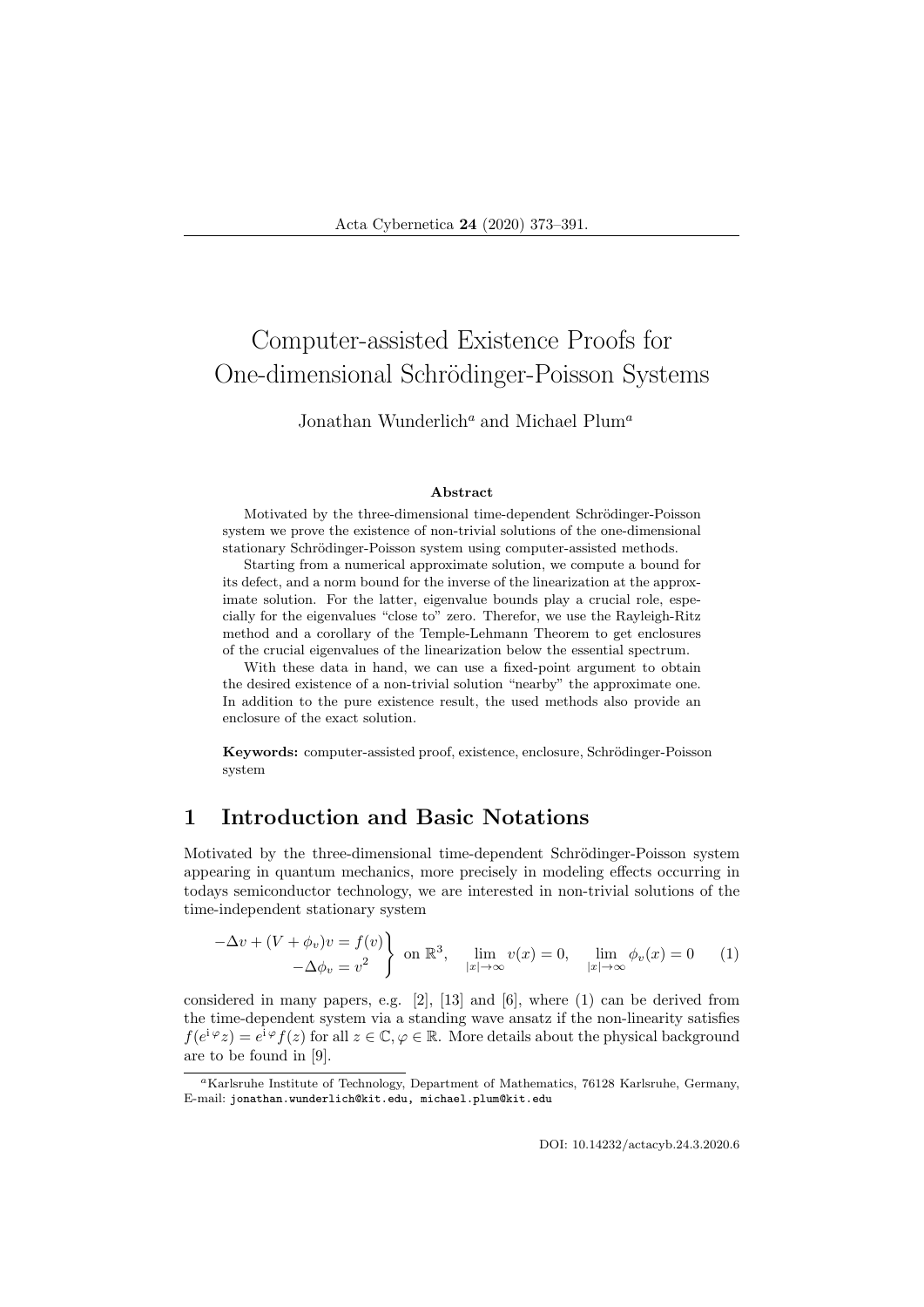In [5] and [6], the energy functional associated with (1) is minimized over the Nehari manifold to prove existence of positive solutions of (1) (with  $V = 0$ ,  $f(v) =$  $|v|^{p-1}v$  for some ranges of p). In [13] the author derives ranges for p in which positive radially symmetric solutions of (1) with  $V = 1$  do exist or not, i.e. for  $p \in (1, 2]$  no positive radial solution exists and for  $p \in (2, 5)$  (including the case  $p = 3$ ) there is a positive radial solution. Moreover, in [5] non-existence results for  $p \leq 1$  and  $p \geq 5$  are proved by using suitable Pohozaev identities. Multiplicity results in a radially symmetric setting can be found in [1]. In [15] the authors use variational methods and morse theory to prove existence of multiple non-trivial solutions of  $(1)$  if the potential V is continuous and bounded from below and the non-linearity f satisfies the growth condition  $|f(x,v)| \leq const \cdot (1+|v|^p)$ , where  $p \in (1, 5)$ .

As a test problem for computer-assisted proofs we consider the one-dimensional stationary Schrödinger-Poisson system

$$
-u'' + (V + \phi_u)u = u^3
$$
  

$$
-\phi_u'' + c\phi_u = u^2
$$
 on  $\mathbb{R}$ ,  $\lim_{x \to \pm \infty} u(x) = 0$ ,  $\lim_{x \to \pm \infty} \phi_u(x) = 0$ , (2)

where V is a positive and constant potential and  $c > 0$ .

To prove non-trivial solutions of (2) we first "solve" the second equation using the corresponding Green's function  $\Gamma: \mathbb{R} \to \mathbb{R}, \ \Gamma(x) := \frac{1}{2\sqrt{c}} \exp(-\sqrt{c}|x|),$  and insert the result into the first one:

$$
-u'' + (V + \Gamma * u^2)u = u^3.
$$
 (3)

The second order problem (3), with the boundary condition  $u(x) \rightarrow 0$  as  $x \to \pm \infty$  modelled in an appropriate way, will be formulated weakly in the  $H^1$ space of symmetric functions  $H_s^1(\mathbb{R}) := \{u \in H^1(\mathbb{R}) : u(x) = u(-x) \text{ for a.e. } x \in \mathbb{R}\}\$ endowed with the inner product

$$
\langle u, v \rangle_{H^1} := \langle u', v' \rangle_{L^2} + \sigma \langle u, v \rangle_{L^2} \quad \text{ for all } u, v \in H^1_s(\mathbb{R}),
$$

where  $\langle \cdot, \cdot \rangle_{L^2}$  denotes the usual inner product on  $L^2(\mathbb{R})$  and  $\sigma > 0$  is a constant to be specified later (see Subsection 2.3).

The weak formulation of problem (2) respectively (3) now reads: Find  $u \in H_s^1(\mathbb{R})$  such that

$$
\int_{\mathbb{R}} u' \varphi' dx + \int_{\mathbb{R}} \left( V + (\Gamma * u^2) \right) u \varphi dx = \int_{\mathbb{R}} u^3 \varphi dx \quad \text{for all } \varphi \in H^1_s(\mathbb{R}). \tag{4}
$$

Moreover, we will need the topological dual space of  $H_s^1(\mathbb{R})$  denoted by  $H_s^{-1}(\mathbb{R})$ , which will be endowed with the usual dual norm  $\lVert \cdot \rVert_{H^{-1}}$ . Functions  $u \in L^2_{s}(\mathbb{R}) :=$  ${u \in L^2(\mathbb{R}) : u(x) = u(-x) \text{ for a.e. } x \in \mathbb{R}}$  can be identified with elements in  $H_s^{-1}(\mathbb{R})$  via

$$
u[\varphi] := \int_{\mathbb{R}} u\varphi \, dx \quad \text{for all } \varphi \in H^1_s(\mathbb{R})
$$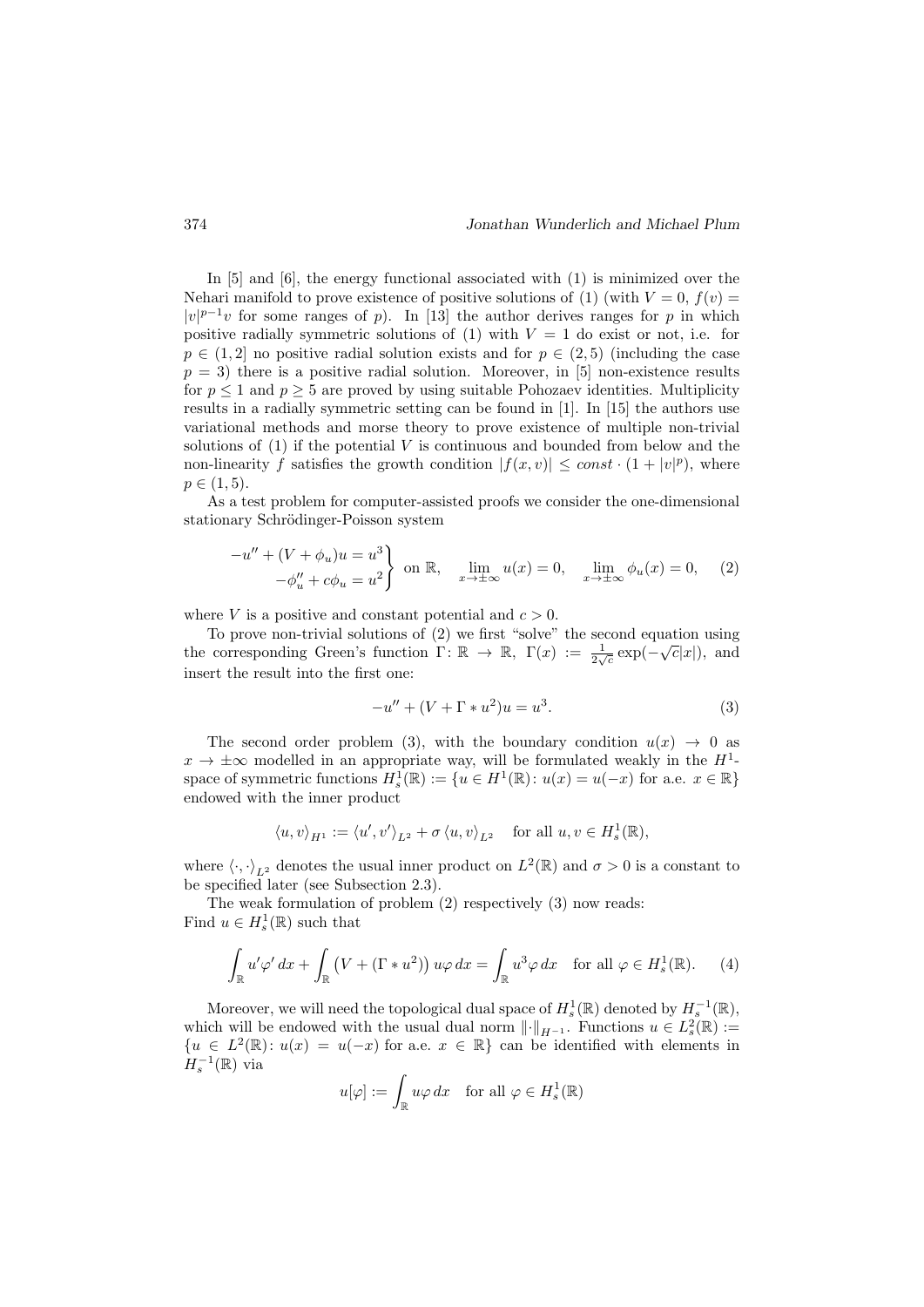and we define their first derivative  $u' \in H_s^{-1}(\mathbb{R})$  by

$$
u'[\varphi] := -\int_{\mathbb{R}} u\varphi' dx \quad \text{for all } \varphi \in H^1_s(\mathbb{R}).
$$

Riesz' Representation Lemma for bounded linear functionals implies that

$$
\Phi: H_s^1(\mathbb{R}) \to H_s^{-1}(\mathbb{R}), \ \Phi(u) := -u'' + \sigma u,\tag{5}
$$

i.e.  $(\Phi u)[\varphi] = \langle u, \varphi \rangle_{H^1}$  for all  $u, \varphi \in H^1_s(\mathbb{R})$ , defines an isometric isomorphism.

Since the proof of the central Theorem 1 is based on a zero finding problem formulation of (4), we define the operator

$$
F: H_s^1(\mathbb{R}) \to H_s^{-1}(\mathbb{R}), \ Fu := -u'' + (V + \Gamma * u^2 - u^2)u,
$$
 (6)

i.e.  $(Fu)[\varphi] = \int_{\mathbb{R}} \left[ u' \varphi' + (V + \Gamma * u^2 - u^2) u \varphi \right] dx$ . Obviously,  $u \in H_s^1(\mathbb{R})$  solves  $Fu = 0$  if and only if u solves (4).

Moreover, let  $L: H_s^1(\mathbb{R}) \to H_s^{-1}(\mathbb{R})$  denote the linearization of F at  $\omega$ , i.e.

$$
Lu := (F' \omega)(u) = -u'' + (V + \Gamma * \omega^2 - 3\omega^2)u + 2(\Gamma * (\omega u))\omega.
$$
 (7)

Hence, we get  $(Lu)[\varphi] = \int_{\mathbb{R}} \left[ u' \varphi' + (V + \Gamma * \omega^2 - 3\omega^2)u\varphi + 2(\Gamma * (\omega u))\omega\varphi \right] dx$ .

To improve readability of the proof of Theorem 1, some of the technical estimates needed are discussed in advance in the subsequent Proposition.

Proposition 1. The following identity and inequalities hold true:

- (a)  $||u||_{L^2} \le \frac{1}{\sqrt{\sigma}} ||u||_{H^1}$  for all  $u \in H_s^1(\mathbb{R}),$
- (b)  $||u||_{H^{-1}} \le \frac{1}{\sqrt{\sigma}} ||u||_{L^2}$  for all  $u \in L^2_s(\mathbb{R}),$
- (c)  $||u||_{\infty} \leq \sqrt{||u||_{L^2} ||u'||_{L^2}} \leq \frac{1}{\sqrt{2}\sigma^{\frac{1}{4}}} ||u||_{H^1}$  for all  $u \in H^1_s(\mathbb{R})$ ,
- (d)  $F(\omega + v) F(\omega + w) L(v w) = -[(\omega + v)^3 (\omega + w)^3 3\omega^2(v w)]$  $+(\Gamma * (\omega + v)^2)(\omega + v) - (\Gamma * (\omega + w)^2)(\omega + w) - (\Gamma * \omega^2)(v - w) - 2(\Gamma * (\omega(v - w))))$ for all  $\omega, v, w \in H^1_s(\mathbb{R}),$
- (e)  $\left\| (\omega + v)^3 (\omega + w)^3 3\omega^2 (v w) \right\|_{H^{-1}} \le$  $||v-w||_{H^1}$  $2\sigma^{\frac{3}{2}}$  $\left[ 3\left\Vert \omega\right\Vert _{H^{1}}\left( \left\Vert v\right\Vert _{H^{1}}+\left\Vert w\right\Vert _{H^{1}}\right) +\left\Vert v\right\Vert _{H^{1}}^{2}+\left\Vert v\right\Vert _{H^{1}}\left\Vert w\right\Vert _{H^{1}}+\left\Vert w\right\Vert _{H^{1}}^{2}\right]$ for all  $\omega, v, w \in H^1_s(\mathbb{R}),$
- (f)  $\left\| (\Gamma * (\omega + v)^2)(\omega + v) (\Gamma * (\omega + w)^2)(\omega + w) \right\|$  $-(\Gamma*\omega^2)(v-w)-2(\Gamma*(\omega(v-w)))\omega\Big\|_{H^{-1}}\leq$  $\|v-w\|_{H^1} \leq \|v-v\|_{H^1} \leq \|v\|_{H^1} + \|v\|_{H^1} + \|v\|_{H^1} + \|v\|_{H^1}$  $\frac{1}{2\sqrt{c}\sigma^{\frac{3}{2}}}$  $\left[ 3\left\Vert \omega\right\Vert _{L^{2}}\left( \left\Vert v\right\Vert _{H^{1}}+\left\Vert w\right\Vert _{H^{1}}\right) +\frac{1}{\sqrt{\sigma}}(\left\Vert v\right\Vert _{H^{1}}^{2}+\left\Vert v\right\Vert _{H^{1}}\left\Vert w\right\Vert _{H^{1}}+\left\Vert w\right\Vert _{H^{1}}^{2}\right) \right]$ for all  $\omega, v, w \in H^1_s(\mathbb{R})$ .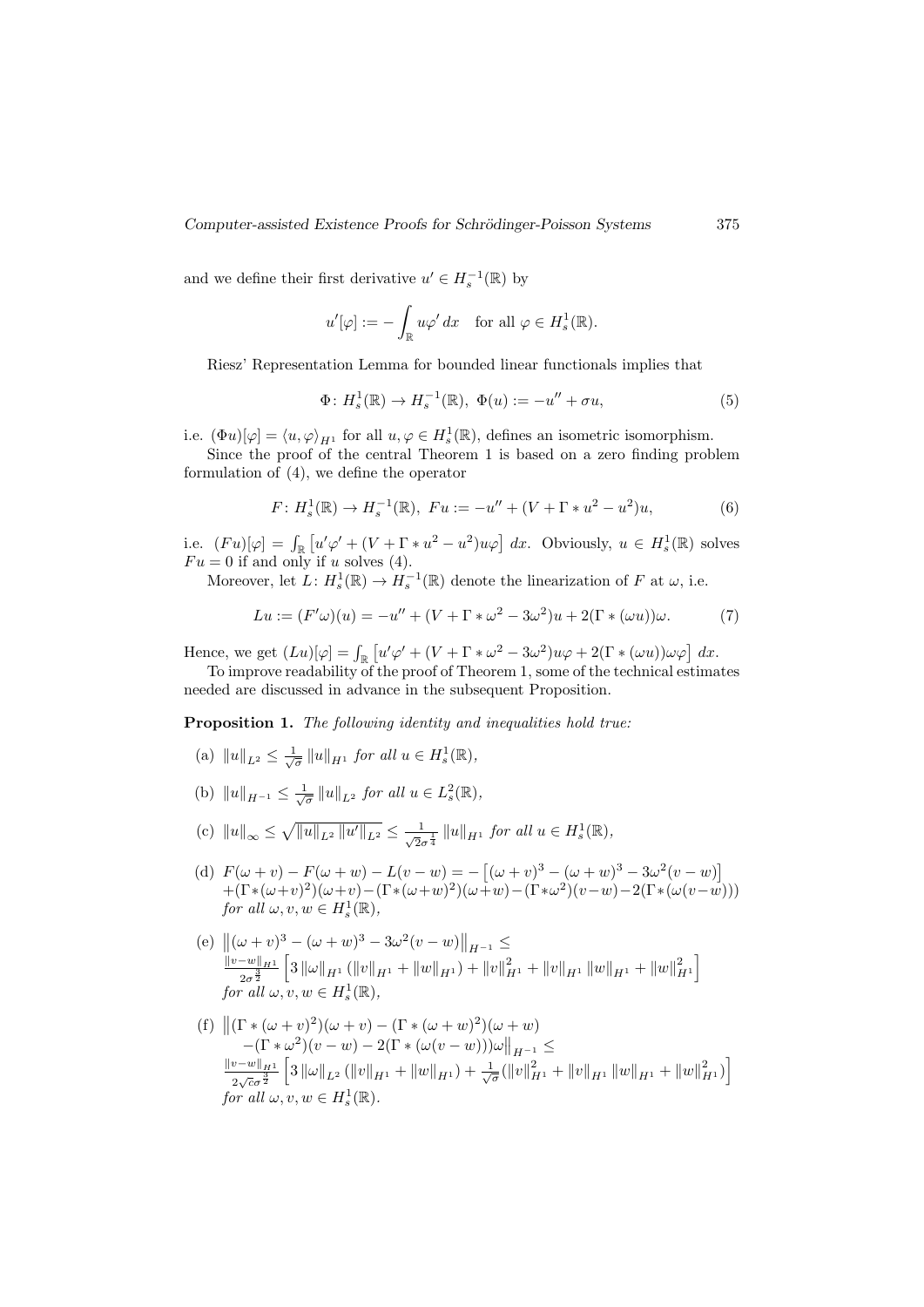*Proof.* (a) Since  $\sigma$  is positive, we obtain

$$
||u||_{L^2}^2 \leq \frac{1}{\sigma} ||u'||_{L^2}^2 + ||u||_{L^2}^2 = \frac{1}{\sigma} ||u||_{H^1}^2.
$$

(b) Using Cauchy-Schwarz' inequality, (b) follows from (a) by the dual estimate:

$$
||u||_{H^{-1}} = \sup_{\substack{\varphi \in H_s^1(\mathbb{R}) \\ ||\varphi||_{H^1} = 1}} \left| \int_{\mathbb{R}} u\varphi \, dx \right| \leq \sup_{\substack{\varphi \in H_s^1(\mathbb{R}) \\ ||\varphi||_{H^1} = 1}} ||u||_{L^2} ||\varphi||_{L^2} \leq \frac{1}{\sqrt{\sigma}} ||u||_{L^2}.
$$

(c) By Sobolev's Embedding Theorem  $H^1(\mathbb{R})$  embeds continuously into the space of bounded continuous functions on R endowed with the usual sup-norm  $\|\cdot\|_{\infty}$ . Thus, we only have to verify the asserted embedding constant.

First, for fixed  $x \in \mathbb{R}$ , we get

$$
u(x)^{2} = 2 \int_{-\infty}^{x} uu' dx \le 2 \int_{-\infty}^{x} |uu'| dx,
$$
  

$$
u(x)^{2} = -2 \int_{x}^{\infty} uu' dx \le 2 \int_{x}^{\infty} |uu'| dx.
$$

Adding both estimates and applying Cauchy-Schwarz' inequality we obtain

$$
u(x)^{2} = \int_{\mathbb{R}} |uu'| dx \leq ||u||_{L^{2}} ||u'||_{L^{2}}.
$$

Taking the supremum over x yields  $||u||_{\infty}^2 \le ||u||_{L^2} ||u'||_{L^2}$  and thus, applying Young's inequality,

$$
||u||_{\infty}^{2} \leq \frac{1}{2} \left( \frac{||u'||_{L^{2}}^{2}}{\sqrt{\sigma}} + \sqrt{\sigma} ||u||_{L^{2}}^{2} \right) = \frac{1}{2\sqrt{\sigma}} ||u||_{H^{1}}^{2}.
$$

(d) Using the definitions of  $F$  and  $L$  respectively we obtain

$$
F(\omega + v) - F(\omega + w) - L(v - w)
$$
  
= - (\omega + v)'' + (V + \Gamma \* (\omega + v)^2 - (\omega + v)^2)(\omega + v)  
- [-(\omega + w)'' + (V + \Gamma \* (\omega + w)^2 - (\omega + w)^2)(\omega + w)]  
- [-(v - w)'' + (V + \Gamma \* \omega^2 - 3\omega^2)(v - w) + 2(\Gamma \* (\omega(v - w)))\omega]  
= - [(\omega + v)^3 - (\omega + w)^3 - 3\omega^2(v - w)]  
+ (\Gamma \* (\omega + v)^2)(\omega + v) - (\Gamma \* (\omega + w)^2)(\omega + w)  
- (\Gamma \* \omega^2)(v - w) - 2(\Gamma \* (\omega(v - w))).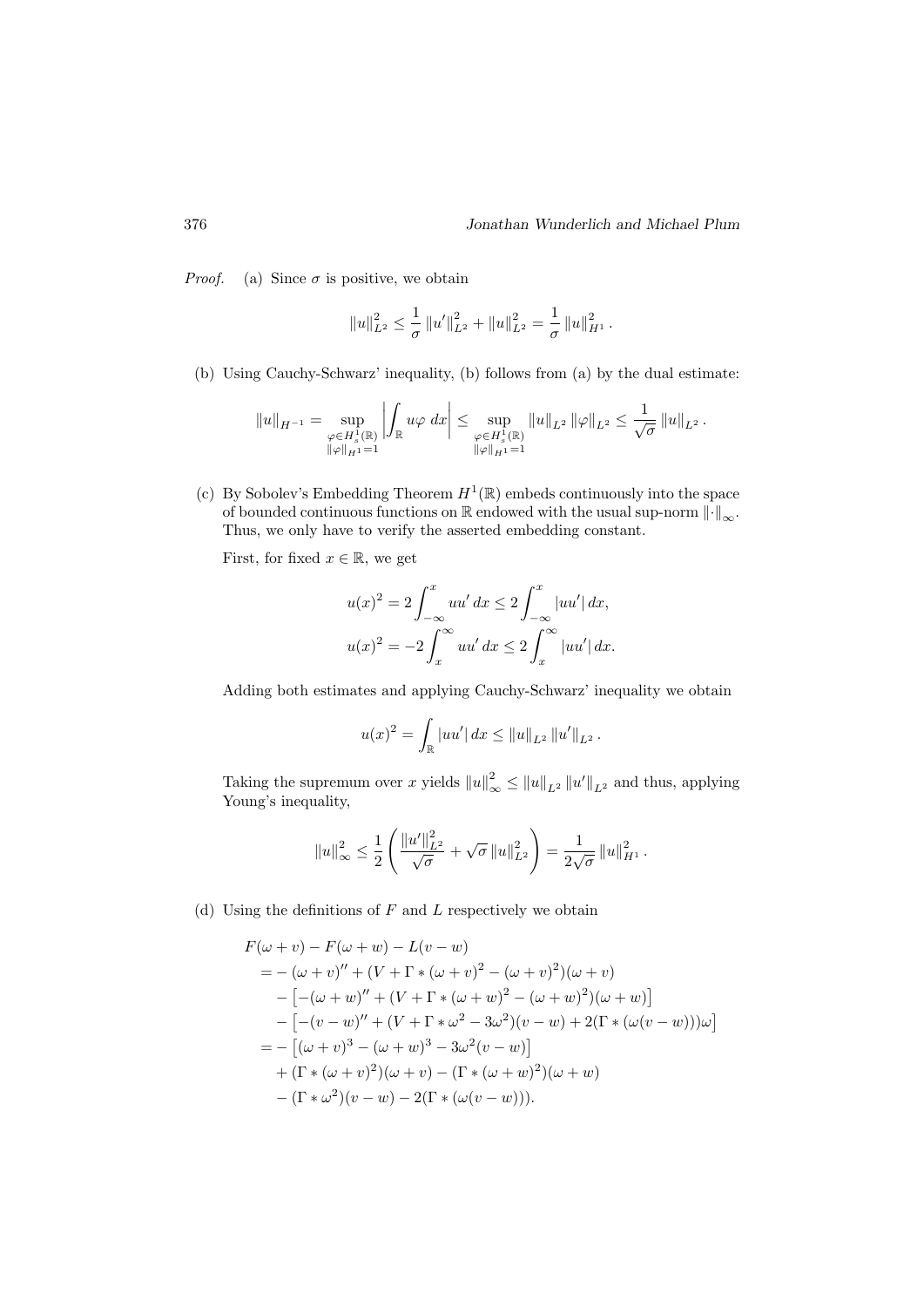(e) We note that

$$
(\omega + v)^3 - (\omega + w)^3 - 3\omega^2(v - w) = 3\int_0^1 [(\omega + tv + (1 - t)w)^2 - \omega^2](v - w) dt.
$$

Multiplying by a test function, integrating over R and exchanging the order of integration yields, together with (a) and (c),

$$
\begin{split}\n\| (\omega + v)^3 - (\omega + w)^3 - 3\omega^2 (v - w) \|_{H^{-1}} \\
&\leq 3 \sup_{\varphi \in H^1_s(\mathbb{R})} \int_0^1 \left| \int_{\mathbb{R}} \left[ (\omega + tv + (1 - t)w)^2 - \omega^2 \right] (v - w) \varphi \, dx \right| \, dt \\
&\leq \frac{3}{\sigma} \left\| v - w \right\|_{H^1} \int_0^1 \left\| (\omega + tv + (1 - t)w)^2 - \omega^2 \right\|_{\infty} \, dt \\
&\leq \frac{1}{2\sigma^{\frac{3}{2}}} \left\| v - w \right\|_{H^1} \left[ 3 \left\| \omega \right\|_{H^1} (\|v\|_{H^1} + \|w\|_{H^1}) \right. \\
&\quad \left. + \|v\|_{H^1}^2 + \|v\|_{H^1} \left\| w \right\|_{H^1} + \|w\|_{H^1}^2 \right].\n\end{split}
$$

(f) Since  $\Gamma$  is bounded by  $\frac{1}{2\sqrt{c}}$ , Cauchy-Schwarz' inequality and (a) yield

$$
\int_{\mathbb{R}} (\Gamma * (u_1 u_2)) u_3 \varphi \, dx \leq \|\Gamma\|_{\infty} \left( \int_{\mathbb{R}} u_1 u_2 \, dy \right) \left( \int_{\mathbb{R}} u_3 \varphi \, dx \right)
$$
  

$$
\leq \frac{1}{2\sqrt{c\sigma}} \|u_1\|_{L^2} \|u_2\|_{L^2} \|u_3\|_{L^2} \|\varphi\|_{H^1}
$$

for  $u_1, u_2, u_3, \varphi \in H^1_s(\mathbb{R})$ . Using this inequality together with similar arguments as in (e), we obtain

$$
\begin{split}\n\left\| (\Gamma * (\omega + v)^2)(\omega + v) - (\Gamma * (\omega + w)^2)(\omega + w) \right\|_{H^{-1}} \\
&\quad - (\Gamma * \omega^2)(v - w) - 2(\Gamma * (\omega(v - w)))\omega \Big\|_{H^{-1}} \\
&\leq \sup_{\varphi \in H^1_s(\mathbb{R})} \int_0^1 \left| \int_{\mathbb{R}} \left[ (\Gamma * ((\omega + tv + (1 - t)w)^2 - \omega^2)) (v - w) \varphi \right] \right|_{\mathbb{R}^{d-1}} \\
&\quad + 2(\Gamma * ((\omega + tv + (1 - t)w)(v - w))) (tv + (1 - t)w) \varphi \\
&\quad - 2(\Gamma * (tv + (1 - t)w)(v - w))\omega \varphi \right] dx \Big| dt \\
&\leq \frac{1}{2\sqrt{c}\sigma} \left\| v - w \right\|_{H^1} \int_0^1 \left[ 6 \left\| \omega \right\|_{L^2} \left\| tv + (1 - t)w \right\|_{L^2} \\
&\quad + 3 \left\| tv + (1 - t)w \right\|_{L^2}^2 \right] dt \\
&\leq \frac{1}{2\sqrt{c}\sigma^{\frac{3}{2}}} \left\| v - w \right\|_{H^1} \left[ 3 \left\| \omega \right\|_{L^2} (\left\| v \right\|_{H^1} + \left\| w \right\|_{H^1}) \\
&\quad + \frac{1}{\sqrt{\sigma}} (\left\| v \right\|_{H^1}^2 + \left\| v \right\|_{H^1} \left\| w \right\|_{H^1} + \left\| w \right\|_{H^1}^2) \right].\n\end{split}
$$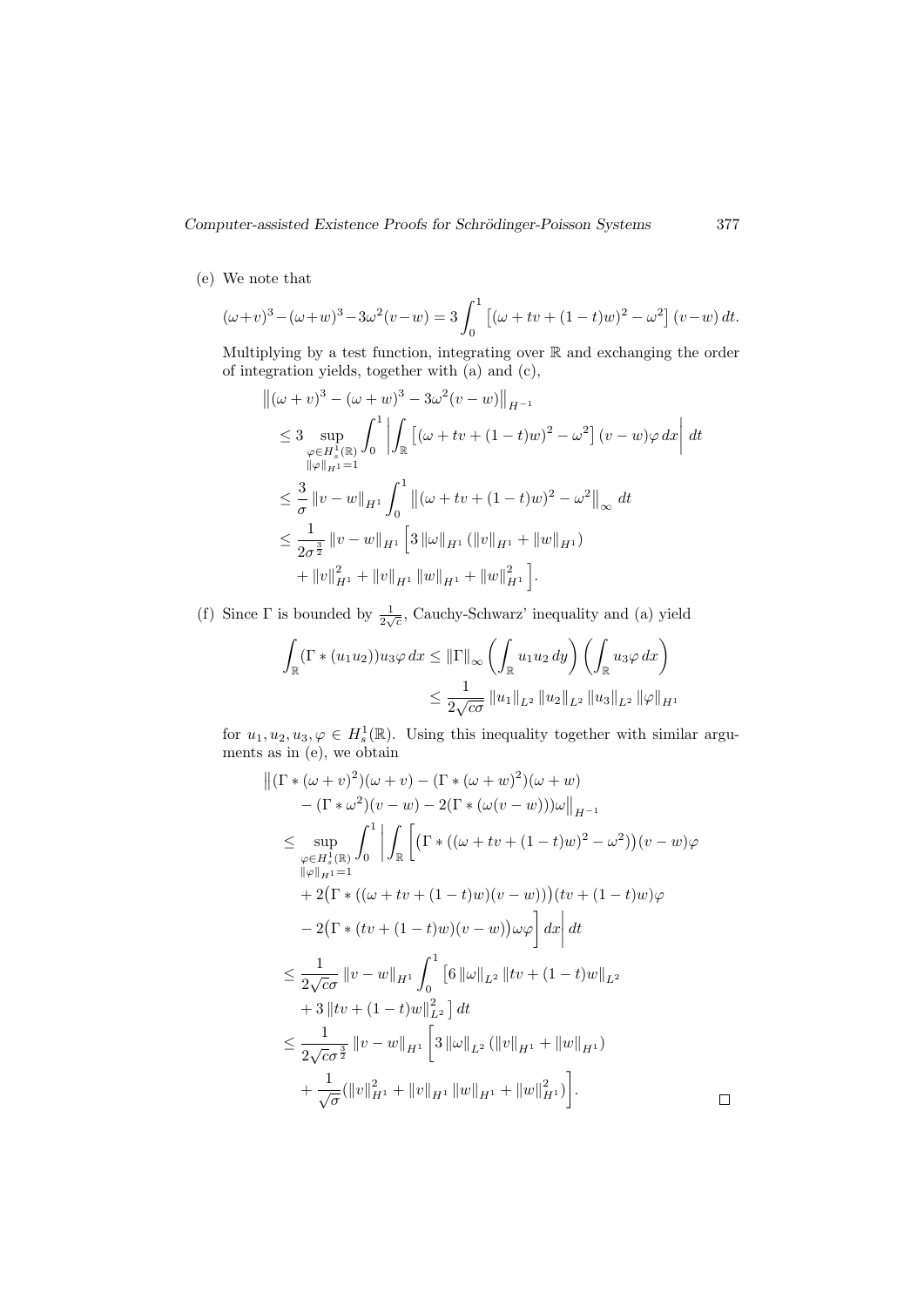### 2 Existence and Enclosure Theorem

In this section we will describe the main steps of our computer-assisted existence proof for the Schrödinger-Poisson system  $(2)$ , or  $(4)$  respectively. Essentially we follow the lines in [4], [11] and [10]. What is new here is the non-locality of the Schrödinger-Poisson problem (cf.  $(3)$ ) which requires new techniques for the computation of the defect bound and the eigenvalue bounds addressed below. We also refer to [17], where several issues studied here had been addressed already.

First, let  $\omega \in H_s^1(\mathbb{R})$  be an approximate solution of (4) of the following form:

$$
\omega = \begin{cases} \omega_0, & \text{in } (-R, R), \\ 0, & \text{in } \mathbb{R} \setminus (-R, R), \end{cases}
$$
 (8)

for some suitable  $R > 0$  and symmetric  $\omega_0 \in H_0^1(-R, R)$ . Hence,  $\omega$  has compact support in  $[-R, R]$ . We note that  $(8)$  is no strong restriction on the numerical method used to compute  $\omega$ , since most of the common methods yield a compact supported approximate solution anyway. Moreover, we note that  $\omega$  can be computed via usual (i.e. non-verified) numerical algorithms, e.g. a Newton method (see Subsection 2.1). We only have to make sure that the numerical method used yields an approximate solution in the space  $H_s^1(\mathbb{R})$ .

The following central Theorem 1 requires the computation of the following two crucial constants which will be addressed in Subsection 2.2 and 2.3 below.

(a) Suppose a bound  $\delta \geq 0$  for the defect (residual) of  $\omega$  has been computed, i.e.

$$
||F\omega||_{H^{-1}} = ||-\omega'' + (V + \Gamma * \omega^2 - \omega^2)\omega||_{H^{-1}} \le \delta.
$$
 (9)

(b) Assume a constant  $K \geq 0$  is in hand such that

$$
||u||_{H^1} \le K ||Lu||_{H^{-1}} \quad \text{for all } u \in H^1_s(\mathbb{R})
$$
 (10)

with  $L$  defined in  $(7)$ .

We note that K satisfying  $(10)$  is actually a norm bound for the inverse of L. For the computation of  $K$  a substantial use of computer-assisted methods is needed. A manner of computing such constants  $\delta$  and K will be described in Subsections 2.2 and 2.3.

**Theorem 1.** Suppose some  $\alpha \geq 0$  exists such that

$$
\delta \le \frac{\alpha}{K} - \frac{\alpha^2}{2\sigma^{\frac{3}{2}}} \left( 3 \left\| \omega \right\|_{H^1} + \alpha + \frac{1}{\sqrt{c}} \left( 3 \left\| \omega \right\|_{L^2} + \frac{\alpha}{\sqrt{\sigma}} \right) \right) \tag{11}
$$

and

$$
K \cdot \frac{3\alpha}{2\sigma^{\frac{3}{2}}} \left( 2\left\| \omega \right\|_{H^1} + \alpha + \frac{1}{\sqrt{c}} \left( 2\left\| \omega \right\|_{L^2} + \frac{\alpha}{\sqrt{\sigma}} \right) \right) < 1. \tag{12}
$$

Then there exists an exact solution  $u^* \in H_s^1(\mathbb{R})$  of the Schrödinger-Poisson system (2), or (4) respectively, satisfying the enclosure

$$
||u^* - \omega||_{H^1} \leq \alpha.
$$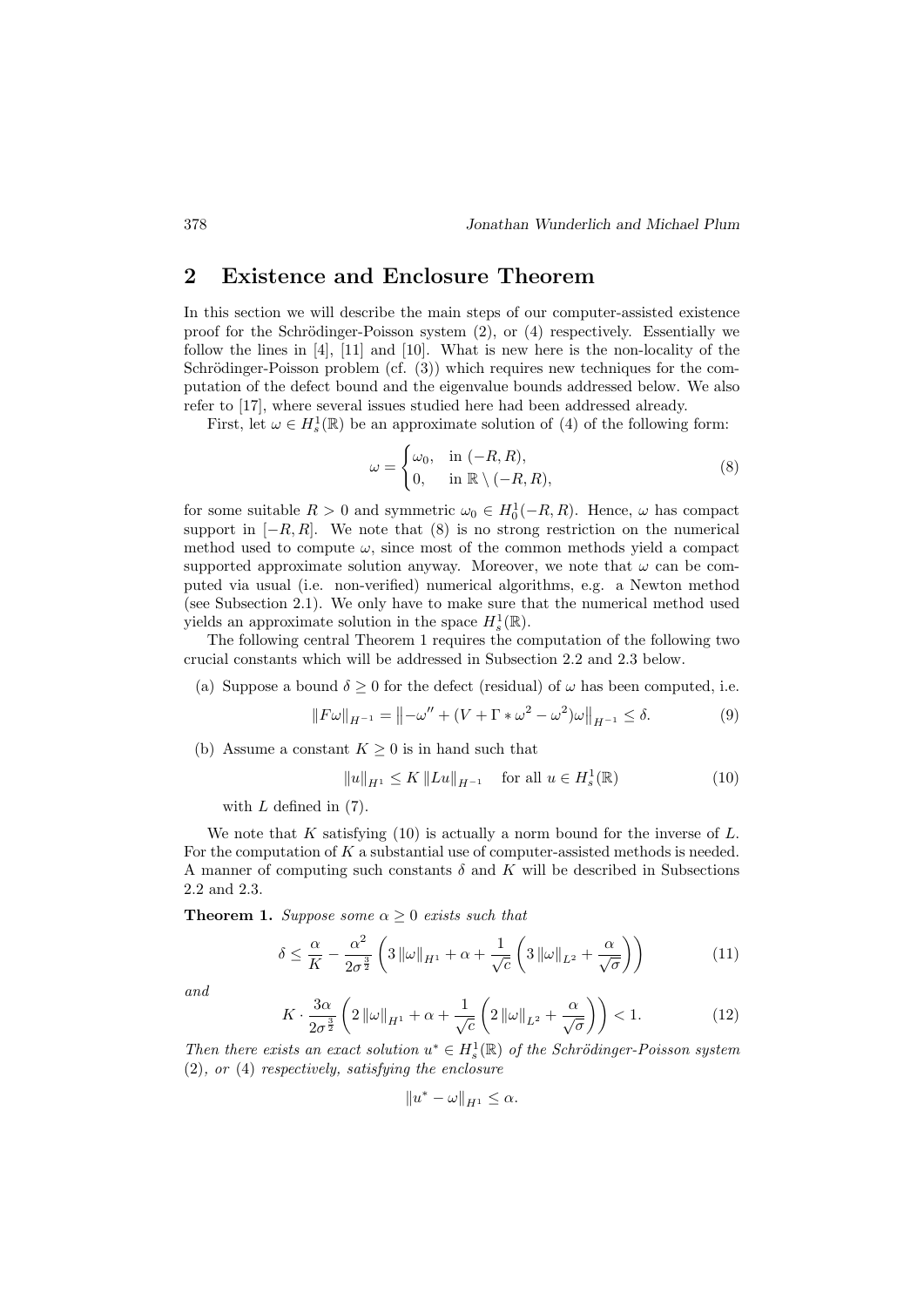*Proof (see proof of Theorem 1 in [11]).* Clearly,  $L$  is bounded and, due to assumption  $(10)$ , one-to-one. Next, we will prove that  $L$  is onto as well. Therefor, we first show that the range of L is closed. So let  $(u_n)_n$  be a sequence in  $H_s^1(\mathbb{R})$ and  $w \in H_s^{-1}(\mathbb{R})$  such that  $Lu_n \to w$  as  $n \to \infty$  in  $H_s^{-1}(\mathbb{R})$ . Since  $(Lu_n)_n$  is a Cauchy sequence, by (10),  $(u_n)_n$  is a Cauchy sequence in  $H_s^1(\mathbb{R})$  converging to some  $u \in H_s^1(\mathbb{R})$ . By the boundedness of L we obtain  $Lu_n \to Lu$  as  $n \to \infty$  in  $H_s^{-1}(\mathbb{R})$ and hence  $Lu = w$ , i.e. the range is closed.

It remains to show that the range of L is dense in  $H_s^{-1}(\mathbb{R})$ . Since  $\Phi$  is an isometric isomorphism it is equivalent to show that  $\{\Phi^{-1}L\varphi: \varphi \in H^1_s(\mathbb{R})\}$  is dense in  $H_s^1(\mathbb{R})$ . Now, let  $u \in H_s^1(\mathbb{R})$  be an element of its orthogonal complement, i.e.

$$
\langle u, \Phi^{-1} L \varphi \rangle_{H^1} = 0
$$
 for all  $\varphi \in H_s^1(\mathbb{R})$ .

Using (5), we obtain  $\langle u, \Phi^{-1} L \varphi \rangle_{H^1} = (L\varphi)[u]$ , and hence by Fubini's Theorem we obtain

$$
0 = (L\varphi)[u] = \int_{\mathbb{R}} \left[ \varphi'u' + (V + \Gamma * \omega^2 - 3\omega^2)\varphi u + 2(\Gamma * (\omega \varphi))\omega u \right] dx
$$
  
= 
$$
\int_{\mathbb{R}} \left[ u'\varphi' + (V + \Gamma * \omega^2 - 3\omega^2)u\varphi + 2(\Gamma * (\omega u))\omega\varphi \right] dx = (Lu)[\varphi]
$$

for all  $\varphi \in H_s^1(\mathbb{R})$ , implying  $Lu = 0$ . Therefore, applying (10), we get  $u = 0$ deducing the asserted density and thus, proving that  $L$  is onto. Altogether,  $L$  is bijective.

Introducing the error  $v := u - \omega$ , problem (4) is equivalent to the fixed-point equation

$$
v = -L^{-1}[-\omega'' + (V + \Gamma * \omega^2 - \omega^2)\omega - ((\omega + v)^3 - \omega^3 - 3\omega^2 v) + (\Gamma * (\omega + v)^2)(\omega + v) - (\Gamma * \omega^2)(\omega + v) - 2(\Gamma * (\omega v))\omega] =: Tv,
$$
 (13)

where the right-hand-side defines a fixed point operator  $T: H_s^1(\mathbb{R}) \to H_s^1(\mathbb{R})$  (cf. (19) in [11]). Let  $\mathcal{V} := \{v \in H_s^1(\mathbb{R}) : ||v||_{H^1} \leq \alpha\}$  with  $\alpha$  satisfying (11) and (12). Using (13) and (10), (9), Proposition 1 (e) and (f) (with  $w = 0$ ), and (11) we obtain for  $v \in \mathcal{V}$ :

$$
||Tv||_{H^{1}} \leq K\left[\left\|-\omega'' + (V + \Gamma * \omega^{2} - \omega^{2})\omega\right\|_{H^{-1}} + \left\|((\omega + v)^{3} - \omega^{3} - 3\omega^{2}v)\right\|_{H^{-1}} + \left\|(\Gamma * (\omega + v)^{2})(\omega + v) - (\Gamma * \omega^{2})(\omega + v) - 2(\Gamma * (\omega v))\omega\right\|_{H^{-1}}\right]
$$
  

$$
\leq K\left[\delta + \frac{\|v\|_{H^{1}}^{2}}{2\sigma^{\frac{3}{2}}}\left(3\left\|\omega\right\|_{H^{1}} + \left\|v\right\|_{H^{1}} + \frac{1}{\sqrt{c}}\left(3\left\|\omega\right\|_{L^{2}} + \frac{\|v\|_{H^{1}}}{\sqrt{\sigma}}\right)\right)\right]
$$
  

$$
\leq K\left[\delta + \frac{\alpha^{2}}{2\sigma^{\frac{3}{2}}}\left(3\left\|\omega\right\|_{H^{1}} + \alpha + \frac{1}{\sqrt{c}}\left(3\left\|\omega\right\|_{L^{2}} + \frac{\alpha}{\sqrt{\sigma}}\right)\right)\right] \leq \alpha,
$$

implying  $T(V) \subseteq V$ . Moreover, by (13) and (10), Proposition 1 (e) and (f) we deduce for  $v, w \in \mathcal{V}$ :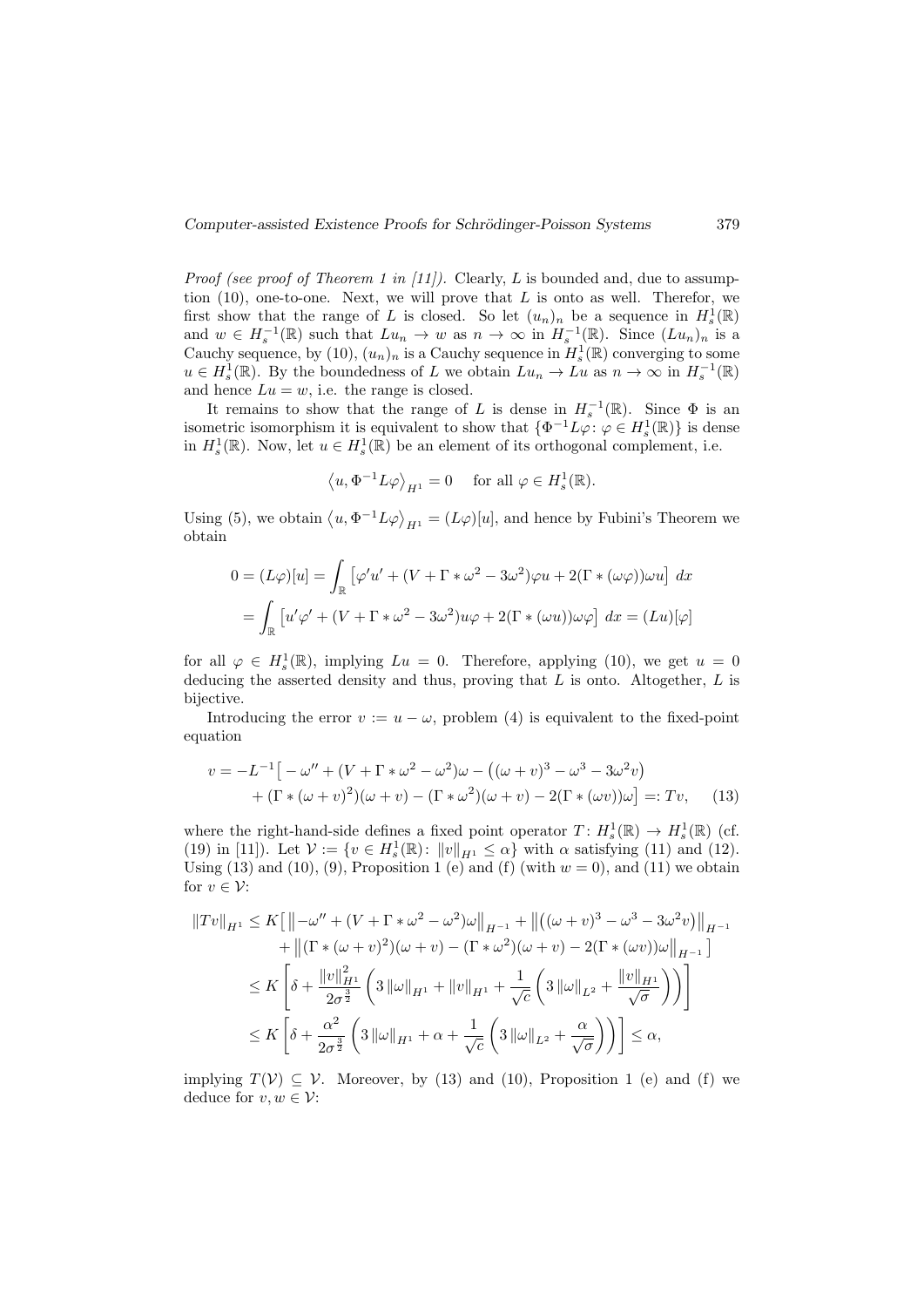$$
||Tv - Tw||_{H^{-1}} \le K[||(\omega + v)^3 - (\omega + w)^3 - 3\omega^2(v - w)||_{H^{-1}} + ||(\Gamma * (\omega + v)^2)(\omega + v) - (\Gamma * (\omega + w)^2)(\omega + w) - (\Gamma * \omega^2)(v - w) - 2(\Gamma * (\omega(v - w)))\omega||_{H^{-1}} \le K \frac{3\alpha}{2\sigma^{\frac{3}{2}}} \left( 2||\omega||_{H^1} + \alpha + \frac{1}{\sqrt{c}} \left( 2||\omega||_{L^2} + \frac{\alpha}{\sqrt{\sigma}} \right) \right) ||v - w||_{H^1},
$$

and hence, by (12), T is a contraction on  $\mathcal V$ . Therefore, Banach's Fixed-Point Theorem yields a fixed point  $v^* \in V$  of T and thus,  $u^* := \omega + v^*$  is a solution of problem  $(2)$ , or  $(4)$  respectively. Moreover,  $u^*$  satisfies the asserted rigorous error estimate  $||u^* - \omega||_{H^1} = ||v^*||_{H^1} \leq \alpha$ .  $\Box$ 

- Remark 1. (a) Since we are interested in non-trivial solutions of (4), we additionally have to check that  $\|\omega\|_{H^1}$  is strictly larger then  $\alpha$ , since otherwise the solution  $u^*$  provided by Theorem 1 could be the trivial one.
	- (b) Using Proposition 1 (a) and (c) respectively, we also get the following error bounds:

$$
||u^* - \omega||_{L^2} \le \frac{\alpha}{\sqrt{\sigma}}
$$
 and  $||u^* - \omega||_{\infty} \le \frac{\alpha}{\sqrt{2}\sigma^{\frac{1}{4}}}.$ 

(c) Suppose (10) is satisfied for some K which is not too "large", i.e.  $L$  is not close to being non-invertible. Then assumptions (11) and (12) hold true for some "small"  $\alpha$  if  $\delta$  is sufficiently small. Hence, by (9), condition (11) is a demand on the accuracy of the approximate solution  $\omega$  (measured by its residual).

To get a better understanding, let  $h: [0, \infty) \to \mathbb{R}$  be defined by the righthand-side of  $(11)$ , i.e.

$$
h(t) := \frac{t}{K} - \frac{t^2}{2\sigma^{\frac{3}{2}}} \left( 3 \|\omega\|_{H^1} + t + \frac{1}{\sqrt{c}} \left( 3 \|\omega\|_{L^2} + \frac{t}{\sqrt{\sigma}} \right) \right) \text{ for all } t \in [0, \infty).
$$

Obviously, condition (11) is satisfiable if and only if the defect bound  $\delta$  is less or equal to  $\delta_{\text{max}} := \max\{h(t): t \in [0, \infty)\}\.$  In the affirmative case  $\alpha$ can be choosen between some values  $\alpha_{\min}$  and  $\alpha_{\max}$  (see Figure 1). Since we are interested in a small error bound, we select  $\alpha$  close to  $\alpha_{\min}$ . A possible procedure to compute  $\alpha$  is described in Remark 2 (b) in [4].

#### 2.1 Computation of an approximate solution  $\omega$

We compute an approximate solution  $\omega$  of (4) in the finite dimensional subspace  $V_M := \text{span}\{\phi_k : k = 1, \dots, M\} \subseteq H_s^1(\mathbb{R}),$  where

$$
\phi_k : \mathbb{R} \to \mathbb{R}, \ \phi_k(x) := \begin{cases} \sin\left((2k-1)\pi \frac{x+R}{2R}\right), & |x| \le R, \\ 0, & |x| > R, \end{cases}
$$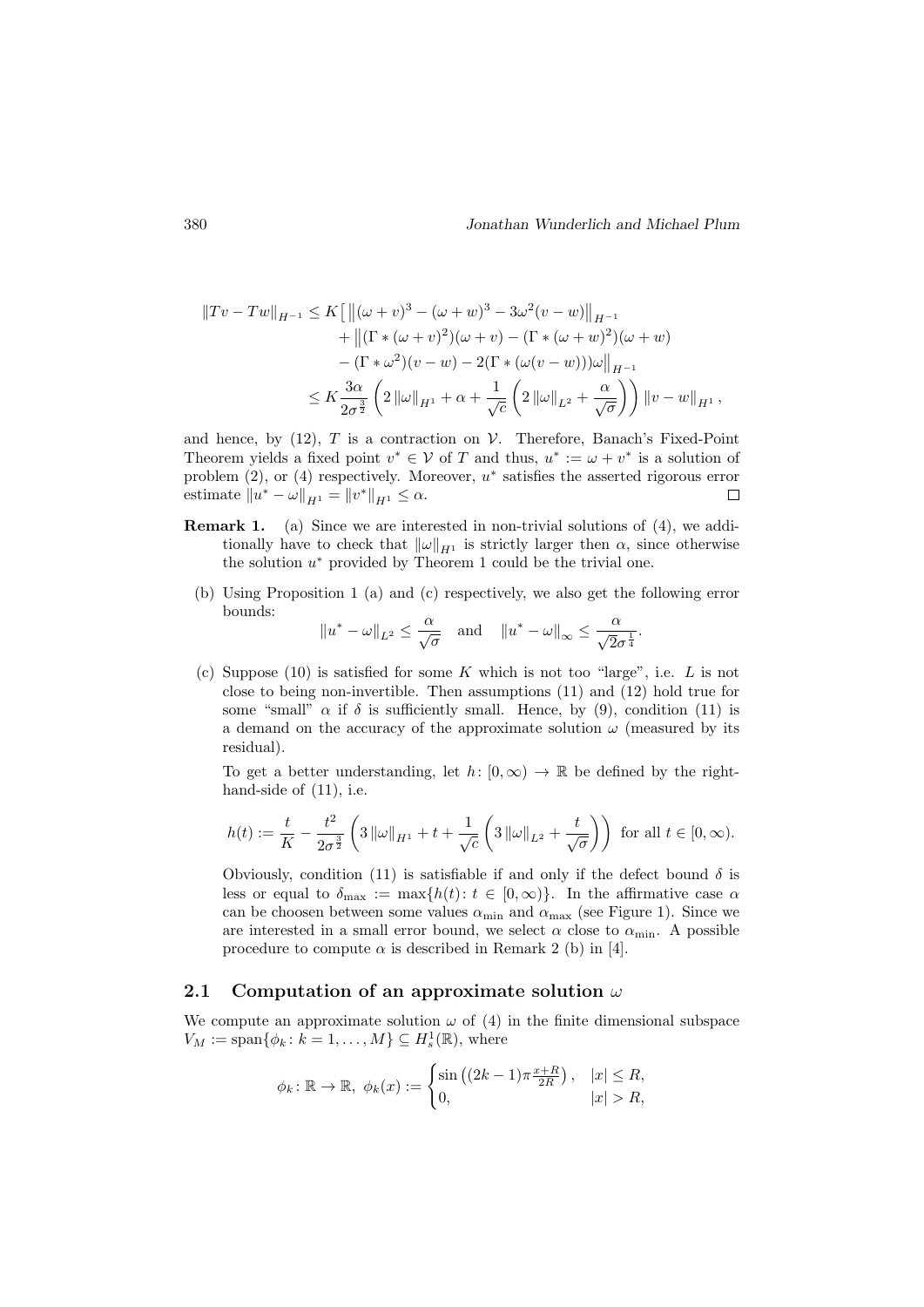

Figure 1: Possible choices of  $\alpha$ 

with  $R > 0$  chosen suitably to obtain an error bound as small as possible. More details about the choice of R are mentioned in Subsection 2.2.

To calculate  $\omega$  we consider the operator family

$$
F_p: H_s^1(\mathbb{R}) \to H_s^{-1}(\mathbb{R}), F_p(u) := -u'' + (V + p(\Gamma * u^2) - u^2)u
$$

parametrized by  $p \in [0,1]$ . Clearly,  $u \in H_s^1(\mathbb{R})$  solves (4) if and only if  $F_1(u) = 0$ (cf. (6)), i.e. we can compute  $\omega \in H_s^1(\mathbb{R})$  satisfying  $F_1(\omega) \approx 0$  via a Newton iteration.

First, we note that  $u_0(x) = \sqrt{2V}/\cosh(\sqrt{V}x)$  for all  $x \in \mathbb{R}$  solves  $F_0(u) = 0$ exactly. Thus, we compute an approximation  $\omega_0^{(0)} \in V_M$  using a least squares method. Starting a Newton iteration (for the problem  $F_0(u) = 0$ ) at  $\omega_0^{(0)}$ , we obtain improved approximations  $\omega_0^{(1)}, \omega_0^{(2)}, \ldots$ , and stop this iteration at some index  $n_0$ where  $F_0(\omega_0^{(n_0)})$  is below some prescribed tolerance.

Next, we perform the usual path following algorithm, i.e. we increase  $p$  in small steps (up to  $p = 1$ ) by a step size  $\delta_p$ , where  $\delta_p = 0.5$  turned out to be sufficient in all our applications. Here, to compute an approximate solution of  $F_{p+\delta_p}(u)=0$ , we start a Newton's method at  $\omega_{p+}^{(0)}$  $\omega_{p+\delta_p}^{(0)} := \omega_p^{(n_p)}$ , with  $\omega_p^{(n_p)}$  denoting the final approximate solution of the previous problem  $F_p(u) = 0$ . Finally, when p is equal to 1, we get an approximate solution  $\omega \in H_s^1(\mathbb{R})$  with  $F_1(\omega) \approx 0$ .

As mentioned earlier, non of those Newton iterations has to be done using verified numerics, i.e. no errors need to be taken into account at this stage. Thus, it is sufficient to use (non-verified) quadrature formulas to compute the integrals needed in the Newton steps. In all our numerical examples the chained Simpson's rule is used. More details about the choice of  $R$  and  $M$  can be found in Section 3.

### 2.2 Computation of the defect bound  $\delta$

In contrast to the determination of  $\omega$ , in the context of the defect bound all errors have to be taken into account using interval methods, e.g. INTLAB (see [14]). Obviously,  $\omega$ , computed by the method described in Subsection 2.1, is a function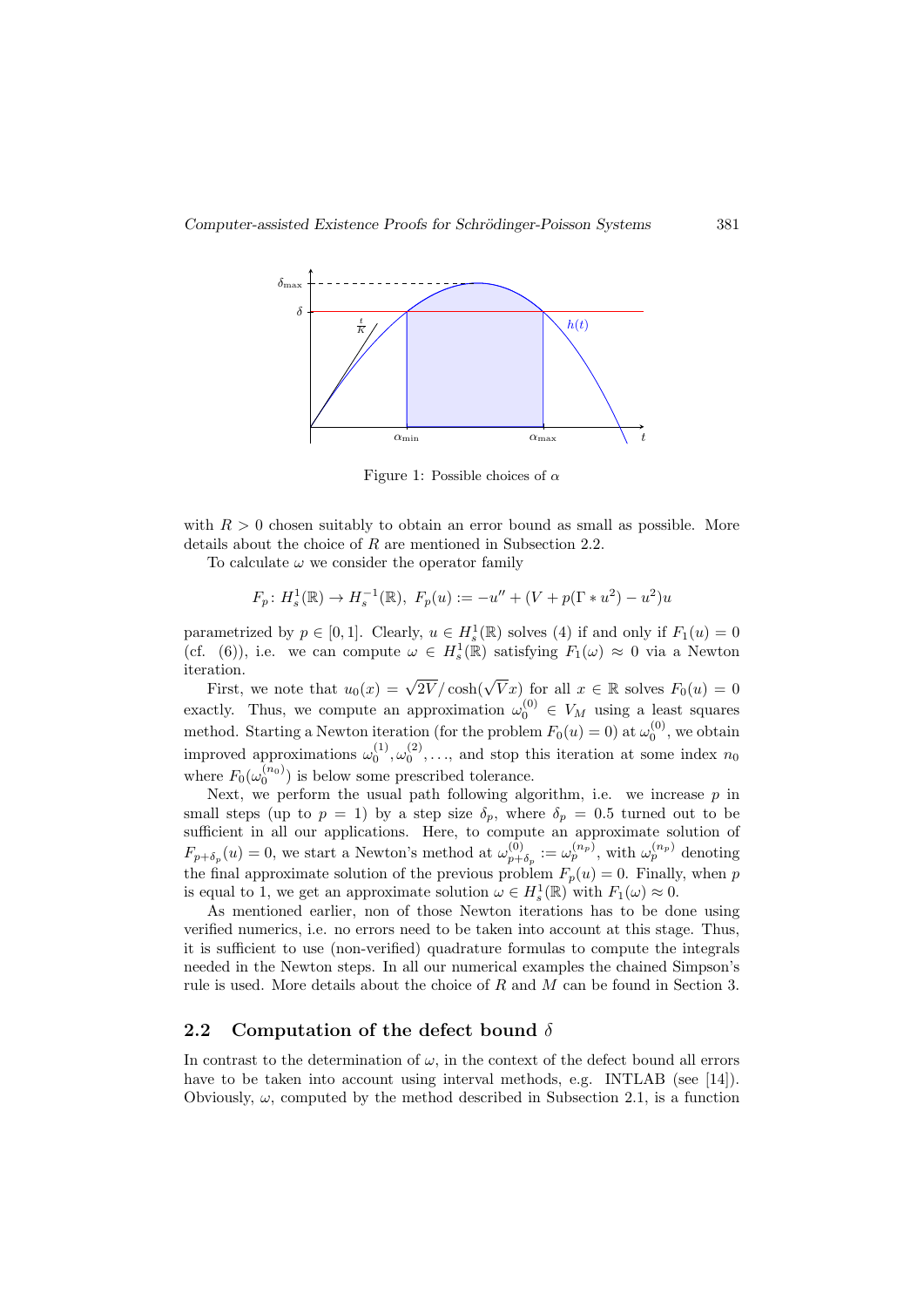in  $H^2(-R, R)$  after restriction to  $(-R, R)$ . Thus, using integration by parts and Proposition 1 (c) and Cauchy-Schwarz' inequality (with some  $\eta > 0$ ), we get for all  $\varphi \in H_s^1(\mathbb{R})$ :

$$
\left| \int_{\mathbb{R}} \left[ \omega' \varphi' + (V + \Gamma * \omega^2 - \omega^2) \omega \varphi \right] dx \right|
$$
  
\n
$$
\leq \left| \omega' \varphi \right|_{-R}^{R} \left| + \int_{-R}^{R} \left[ -\omega'' + (V + \Gamma * \omega^2 - \omega^2) \omega \right] \varphi \right| dx
$$
  
\n
$$
\leq \delta_1 \sqrt{\|\varphi\|_{L^2} \|\varphi'\|_{L^2}} + \delta_2 \|\varphi\|_{L^2}
$$
  
\n
$$
\leq \left( \delta_1^2 + \frac{\delta_2^2}{\eta} \right)^{\frac{1}{2}} \left( \|\varphi\|_{L^2} \|\varphi'\|_{L^2} + \eta \|\varphi\|_{L^2}^2 \right)^{\frac{1}{2}}
$$

with  $\delta_1 := |\omega'(R)| + |\omega'(-R)|$  and  $\delta_2 := ||-\omega'' + (V + \Gamma * \omega^2 - \omega^2)\omega||_{L^2(-R,R)}$ .

Applying Young's inequality gives  $\|\varphi\|_{L^2} \|\varphi'\|_{L^2} \leq \frac{1}{2\lambda} (\|\varphi'\|_{L^2}^2 + \lambda^2 \|\varphi\|_{L^2}^2)$  for any  $\lambda > 0$ . Choosing  $\lambda < \sqrt{\sigma}$  and  $\eta := \frac{\sigma - \lambda^2}{2\lambda}$  $\frac{-\lambda^2}{2\lambda}$ , we obtain

$$
\| -\omega'' + (V + \Gamma * \omega^2 - \omega^2)\omega \|_{H^{-1}}\n\leq \sup_{\substack{\varphi \in H_s^1(\mathbb{R}) \\ \|\varphi\|_{H^{1}} = 1}} \left( \frac{1}{2\lambda} \left( \delta_1^2 + \frac{\delta_2^2}{\eta} \right) \right)^{\frac{1}{2}} \left( \|\varphi'\|_{L^2}^2 + (\lambda^2 + 2\eta\lambda) \|\varphi\|_{L^2}^2 \right)^{\frac{1}{2}}\n= \sup_{\substack{\varphi \in H_s^1(\mathbb{R}) \\ \|\varphi\|_{H^{1}} = 1}} \left( \frac{1}{2\lambda} \left( \delta_1^2 + \frac{\delta_2^2}{\eta} \right) \right)^{\frac{1}{2}} \|\varphi\|_{H^1} = \left( \frac{\delta_1^2}{2\lambda} + \frac{\delta_2^2}{\sigma - \lambda^2} \right)^{\frac{1}{2}} =: \delta.
$$

Therefore, the computation of  $\delta$  requires a rigorous evaluation of  $\omega'$  at  $\pm R$  (for computing  $\delta_1$ ) and a verified computation of an integral (for obtaining  $\delta_2$ ) which can be done by quadrature formulas with verified remainder term bounds, or explicitly (as in our case). Finally, we can (approximately) minimize over all possible  $\lambda$  to obtain a defect bound as small as possible.

We close this subsection by giving a short remark on the choice of  $R$ . Since we expect the solution of (4) to decay "fast" for |x| large,  $\delta_1$  becomes "small" if R is chosen sufficiently "large". However, a "moderate"  $R$  is needed to minimize the computational effort for the computation of  $\delta_2$  and K. Hence, we need to balance both effects.

### 2.3 Computation of the norm bound  $K$

Using the isometric isomorphism  $\Phi$  defined in (5), we get  $\|Lu\|_{H^{-1}} = \|\Phi^{-1}Lu\|_{H^1}$ for all  $u \in H_s^1(\mathbb{R})$ . Since  $\Phi^{-1}L$  is symmetric with respect to the inner product  $\langle \cdot, \cdot \rangle_{H^1}$  and defined on the whole space  $H^1_s(\mathbb{R})$ ,  $\Phi^{-1}L$  is selfadjont. The spectral decomposition of  $\Phi^{-1}L$  implies that assumption (10) holds true if and only if

$$
k := \min\{ |\lambda| \colon \lambda \text{ is in the spectrum of } \Phi^{-1}L \} > 0,
$$
\n(14)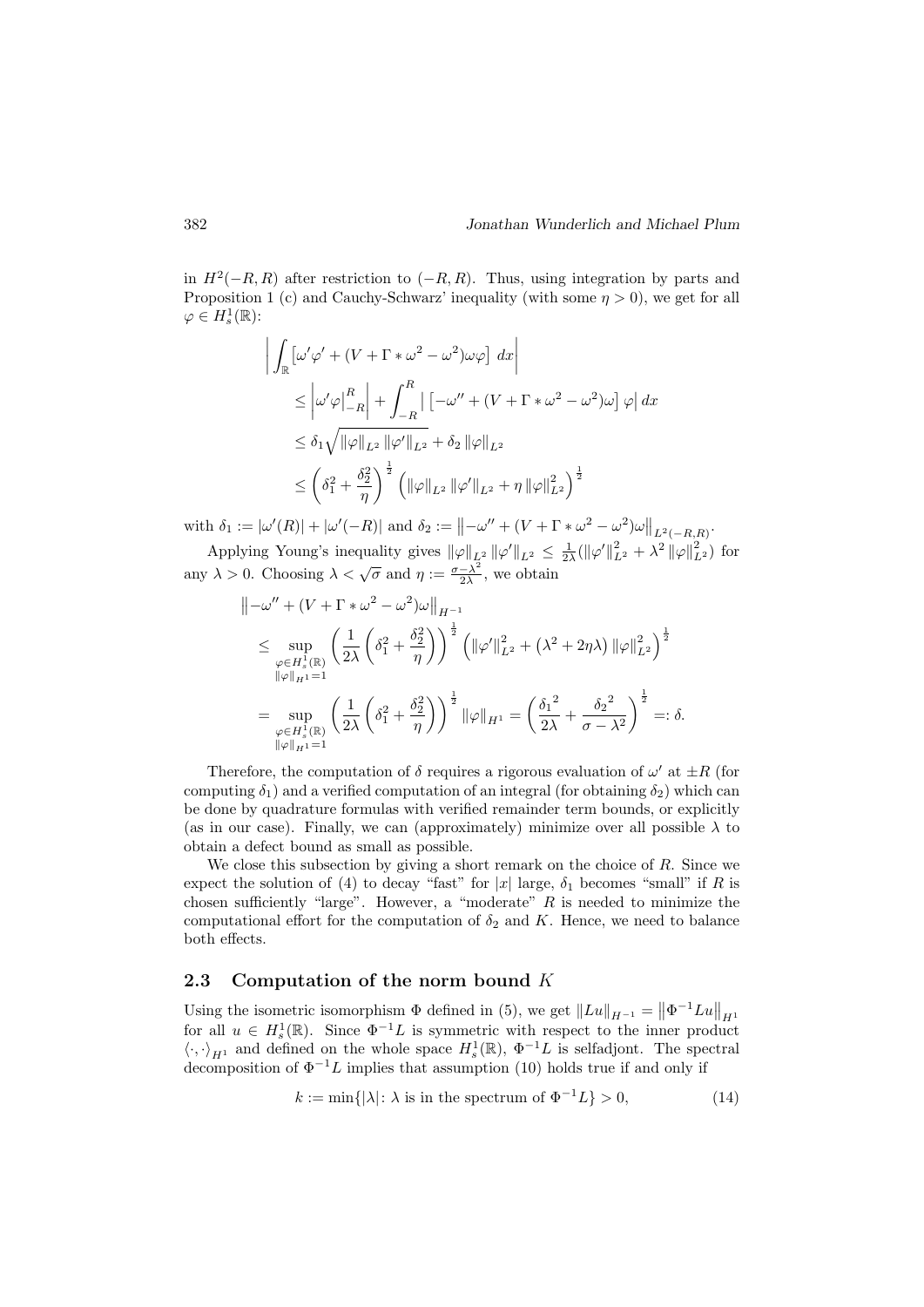and in the affirmative case is satisfied for any  $K \geq \frac{1}{k}$ .

Thus, the remaining task is the computation of a positive lower bound for the spectrum of  $\Phi^{-1}L$  (implying (14)). We divide the computation into two steps: First, we compute the essential spectrum  $\sigma_{ess}$  of  $\Phi^{-1}L$ . The second step treats the remaining part of the spectrum, i.e. the isolated eigenvalues of finite multiplicity.

#### Essential spectrum

#### Proposition 2.

$$
\sigma_{ess} = \left[\min\left\{1, \frac{V}{\sigma}\right\}, \max\left\{1, \frac{V}{\sigma}\right\}\right] =: I.
$$

*Proof.* As a first step, we show that  $\Phi^{-1}L$  is a compact perturbation of  $\Phi^{-1}L_0$  with

$$
L_0: H_s^1(\mathbb{R}) \to H_s^{-1}(\mathbb{R}), L_0 u := -u'' + Vu.
$$

Let  $(u_n)_n$  be a bounded sequence in  $H_s^1(\mathbb{R})$  and  $\varepsilon > 0$ . Since  $\omega$  is of the form  $(8)$ , i.e.  $\omega$  has compact support, we obtain for all  $|x| \geq R$ :

$$
(\Gamma * \omega^2)(x) = \frac{e^{-\sqrt{c}|x|}}{2\sqrt{c}} \int_{-R}^{R} e^{\text{sign}(x)\sqrt{c}y} \omega(y)^2 dy \to 0 \quad \text{as } x \to \pm \infty.
$$
 (15)

Using Proposition 1 (a) we note that  $(u_n)_n$  is a bounded sequence in  $L_s^2(\mathbb{R})$  and thus, using (15), there exists  $\tilde{R} \geq R$  such that

$$
\left\| (\Gamma \ast \omega^2)(u_n - u_m) \right\|_{L^2(\{|x| > \tilde{R}\})} \le \sup_{\{|x| > \tilde{R}\}} |(\Gamma \ast \omega^2)(x)| \underbrace{\|u_n - u_m\|_{L^2}}_{\leq C} \le \frac{\varepsilon}{6} \quad (16)
$$

(with C independent of n and  $m$ ).

Since  $(u_n)_n$  is also bounded in  $H_s^1(-\tilde{R}, \tilde{R})$ , Sobolev-Kondrachev-Rellich's Embedding Theorem yields a subsequence  $(u_{n_k})_k$  converging in  $L^2_s(-\tilde{R}, \tilde{R})$ . Thus, we find  $\tilde{l} \in \mathbb{N}$  such that

$$
||3\omega^{2}(u_{n_{k}}-u_{n_{l}})||_{L^{2}}=||3\omega^{2}(u_{n_{k}}-u_{n_{l}})||_{L^{2}(-\tilde{R},\tilde{R})}\leq \frac{\varepsilon}{3} \text{ for all } k,l\geq \tilde{l},
$$

and (using (16) and the boundedness of  $(u_{n_k})_k$ )

$$
\left\| (\Gamma \ast \omega^2)(u_{n_k} - u_{n_l}) \right\|_{L^2} \leq \frac{\varepsilon}{3} \quad \text{and} \quad \left\| (\Gamma \ast (\omega(u_{n_k} - u_{n_l})))\omega \right\|_{L^2} \leq \frac{\varepsilon}{6}
$$

for all  $k, l > \tilde{l}$ , where the second term is treated similarly to the first one. Summing up, we obtain

$$
||(L - L_0)(u_{n_k} - u_{n_l})||_{L^2} \le ||3\omega^2(u_{n_k} - u_{n_l})||_{L^2} + ||(\Gamma * \omega^2)(u_{n_k} - u_{n_l})||_{L^2}
$$
  
+ 2  $||(\Gamma * (\omega(u_{n_k} - u_{n_l})))\omega||_{L^2} \le \varepsilon$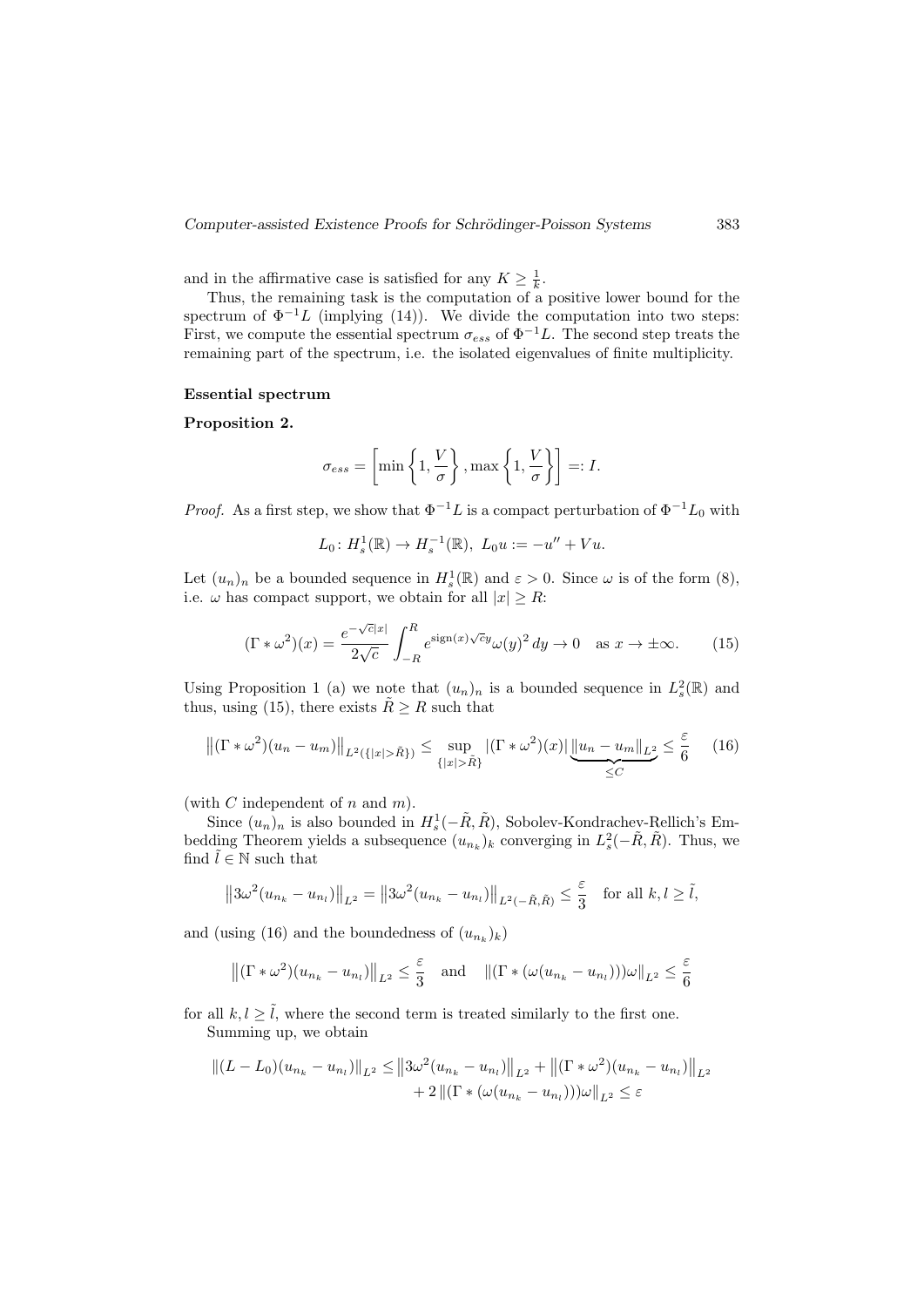for all  $k, l \geq \tilde{l}$ . Therefore,  $((L - L_0)u_{n_k})_k$  is a Cauchy sequence in  $L_s^2(\mathbb{R})$  and thus, convergent in  $L_s^2(\mathbb{R})$  and, by Proposition 1 (b), convergent in  $H_s^{-1}(\mathbb{R})$ . Since  $\Phi$  is an isometric isomorphism  $(\Phi^{-1}(L-L_0)u_{n_k})_k$  is convergent in  $H_s^1(\mathbb{R})$ , hence,  $\Phi^{-1}(L-L_0)$  is a compact operator and therefore, since  $\Phi^{-1}L$  is bounded, we proved the asserted compact perturbation.

Hence, since the essential spectrum is invariant under relative compact perturbations [7, Chaper IV, Theorem 5.35], the essential spectra of  $\Phi^{-1}L$  and  $\Phi^{-1}L_0$ coincide. Thus, we now compute the essential spectrum  $\sigma_{ess}^0$  of  $\Phi^{-1}L_0$ .

Therefor, we consider the polynomial family

$$
p_{\lambda}(s) := (1 - \lambda)s^2 + V - \lambda \sigma \quad \text{for all } s \in \mathbb{R}, \lambda \in \mathbb{R}.
$$

We note that for all  $\lambda \neq 1$  we have the following equivalence:

$$
p_{\lambda} \text{ has real zeros} \quad \Leftrightarrow \quad \lambda \in I. \tag{17}
$$

To show  $\sigma_{ess}^0 \subseteq I$ , let  $\lambda \in \mathbb{R} \setminus I$ . We will prove, that  $\lambda$  is in the resolvent set, i.e. for every  $r \in H_s^1(\mathbb{R})$  there exists a unique  $u \in H_s^1(\mathbb{R})$  such that  $(\Phi^{-1}L_0 - \lambda)u = r$ . Using the definition of  $L_0$  this equality is equivalent to

$$
p_{\lambda}(s)\mathcal{F}[u](s) = (s^2 + \sigma)\mathcal{F}[r](s) \quad \text{for all } s \in \mathbb{R},\tag{18}
$$

with  $\mathcal F$  denoting the Fourier transform.

 $\lambda \notin I$  implies that  $p_{\lambda}$  is of order 2 and has no real zeros by (17), therefore  $q(s) := \frac{s^2 + \sigma}{n(s)}$  $\frac{s^2+\sigma}{p_\lambda(s)}$  is bounded on R and thus,  $u := \mathcal{F}^{-1}[q\mathcal{F}[r]]$  solves (18).  $|\mathcal{F}[u](s)| \leq$ const  $|\mathcal{F}[r](s)|$  yields  $u \in H^1(\mathbb{R})$  and, since r and q are symmetric, we get  $u \in$  $H_s^1(\mathbb{R})$  by the symmetry preserving property of  $\mathcal{F}$ . Furthermore, u is a unique solution of (18), since  $p_{\lambda}$  has no real zeros and thus,  $r = 0$  implies  $u = 0$ . This proves that  $\lambda$  is in the resolvent set of  $\Phi^{-1}L_0$  and hence not in  $\sigma_{ess}^0$ .

Now let  $\lambda \in I \setminus \{1\}$ . Due to (17)  $p_{\lambda}$  has at least one real zero  $s_0$ . We consider a function  $\theta \in C^{\infty}(\mathbb{R})$  such that  $\theta = 1$  on  $(-\infty, 0]$  and  $\theta = 0$  on  $[1, \infty)$ . Moreover, we define

$$
u_n(x) := \cos(s_0 x)\theta(x - n)\theta(-x - n) \quad \text{ for all } x \in \mathbb{R}, n \in \mathbb{N}.
$$

Clearly,  $u_n$  is smooth with compact support in  $[-n-1, n+1]$ , and  $u_n(x) = \cos(s_0x)$ on  $[-n, n]$  implying

$$
(L_0 u_n - \lambda \Phi u_n)(x) = [(1 - \lambda)s_0^2 + V - \lambda \sigma] \cos(s_0 x) = p_\lambda(s_0) \cos(s_0 x) = 0
$$

for all  $x \in [-n, n]$ . Applying Proposition 2 (b) we get

$$
||L_0 u_n - \lambda \Phi u_n||_{H^{-1}}^2 \le \frac{1}{\sigma} ||L_0 u_n - \lambda \Phi u_n||_{L^2}^2 = \frac{2}{\sigma} \int_n^{n+1} |L_0 u_n - \lambda \Phi u_n|^2 dx, \quad (19)
$$

implying that  $||L_0u_n - \lambda \Phi u_n||_{H^{-1}}$  and thus,  $||\Phi^{-1}L_0u_n - \lambda u_n||_{H^1}$  is bounded as  $n \to \infty$ . Furthermore,

$$
||u_n||_{H^1}^2 \ge \sigma ||u_n||_{L^2}^2 \ge \sigma \int_{-n}^n \cos^2(s_0 x) dx \to \infty
$$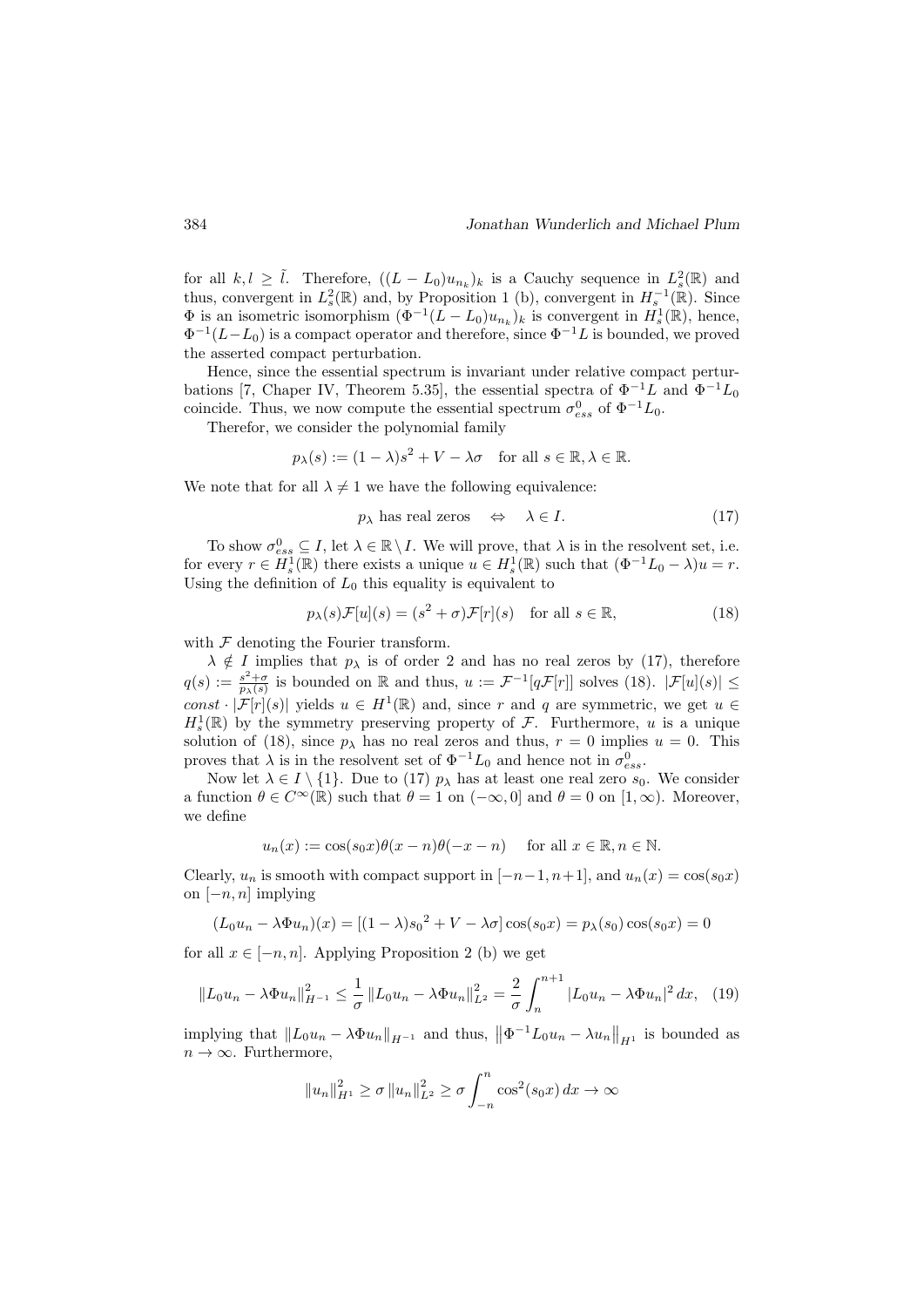as  $n \to \infty$ , which together with (19) yields that  $\lambda$  is in the spectrum of  $\Phi^{-1}L_0$ . We note that  $\Phi^{-1}L_0$  has no eigenvalues since all solutions of  $L_0u - \lambda \Phi u = 0$  are linear combinations of terms  $e^{\varphi x}$  with  $\varphi \in \mathbb{C}$  and thus, not in  $H_s^1(\mathbb{R})$  (except 0). This yields  $\lambda \in \sigma_{ess}^0$ .

Finally, we prove that  $\lambda = 1$  is in  $\sigma_{ess}^0$ . Again,  $\Phi^{-1}L_0$  has no eigenvalues, wherefore it is sufficient to show that  $\lambda$  is in the spectrum of  $\Phi^{-1}L_0$ . If we suppose that  $\lambda$  is in the resolvent set, then  $\Phi^{-1}L_0u - u = r$  would have a unique solution for all  $r \in H_s^1(\mathbb{R})$ , implying  $r'' = \sigma r - (V - \sigma)u \in L_s^2(\mathbb{R})$  for all  $r \in H_s^1(\mathbb{R})$ , which obviously cannot be right.  $\Box$ 

#### Isolated eigenvalues

To compute bounds for the isolated eigenvalues we first restrict the possible choices for  $\sigma > 0$ , i.e. we choose  $\sigma$  such that  $\sigma > V + \frac{3}{2\sqrt{c}} ||\omega||_{L^2}^2$ . Since  $\Gamma$  is bounded by  $\frac{1}{2\sqrt{c}}$ , this choice, together with (5) and (7), yields

$$
\langle u - \Phi^{-1}Lu, u \rangle_{H^1} = (\Phi u - Lu)[u]
$$
  
= 
$$
\int_{\mathbb{R}} \left[ (\sigma - V - \Gamma * \omega^2 + 3\omega^2)u^2 - 2(\Gamma * (\omega u))\omega u \right] dx
$$
 (20)  

$$
\geq \int_{\mathbb{R}} \left[ (\sigma - V - \frac{3}{2\sqrt{c}} ||\omega||_{L^2}^2 \right] u^2 dx > 0
$$

for all  $u \in H_s^1(\mathbb{R}) \setminus \{0\}$ , implying the positivity of  $id - \Phi^{-1}L$  on  $H_s^1(\mathbb{R})$ , and hence it is one-to-one. Since  $\Phi^{-1}L$  is symmetric on  $H_s^1(\mathbb{R})$  (see the proof of Theorem 1) and defined on the whole Hilbert space it is selfadjoint and therefore,

$$
R := (id - \Phi^{-1}L)^{-1} : H_s^1(\mathbb{R}) \supseteq D(R) \to H_s^1(\mathbb{R})
$$
\n(21)

is selfadjoint. Due to (20) all eigenvalues of  $\Phi^{-1}L$  are less then 1 and hence, by (21), we obtain

$$
\lambda
$$
 is an eigenvalue of  $\Phi^{-1}L \iff \frac{1}{1-\lambda}$  is an eigenvalue of R. (22)

Moreover, the spectral mapping theorem [8, Chapter 4, Theorem 4.18] yields an analogous relation for the complete spectra, and thus especially for the essential spectrum:

$$
\sigma_{ess}^R \cup \{\infty\} = \left\{ \frac{1}{1-\lambda} : \lambda \in \sigma_{ess} \right\},\
$$

with  $\sigma_{ess}^R$  denoting the essential spectrum of R. Applying Proposition 2 and by the choice of  $\sigma$  we note that  $\min_{\sigma} \sigma_{ess} = \frac{V}{\sigma}$  and therefore, using that V and  $\sigma$  are positive, we deduce  $\sigma_0 := \min \sigma_{ess}^R = \frac{\sigma}{\sigma - V} > 1$ .

Using (21), (5) and (7) the following equivalences hold true for  $\kappa \in \mathbb{R}$ :

$$
u \in D(R), Ru = \kappa u \Leftrightarrow u \in H_s^1(\mathbb{R}), u = \kappa (id - \Phi^{-1}L)u
$$
  

$$
\Leftrightarrow u \in H_s^1(\mathbb{R}), \Phi u = \kappa \Phi u - Lu
$$
  

$$
\Leftrightarrow u \in H_s^1(\mathbb{R}), \langle u, \varphi \rangle_{H^1} = \kappa M(u, \varphi) \text{ for all } \varphi \in H_s^1(\mathbb{R}),
$$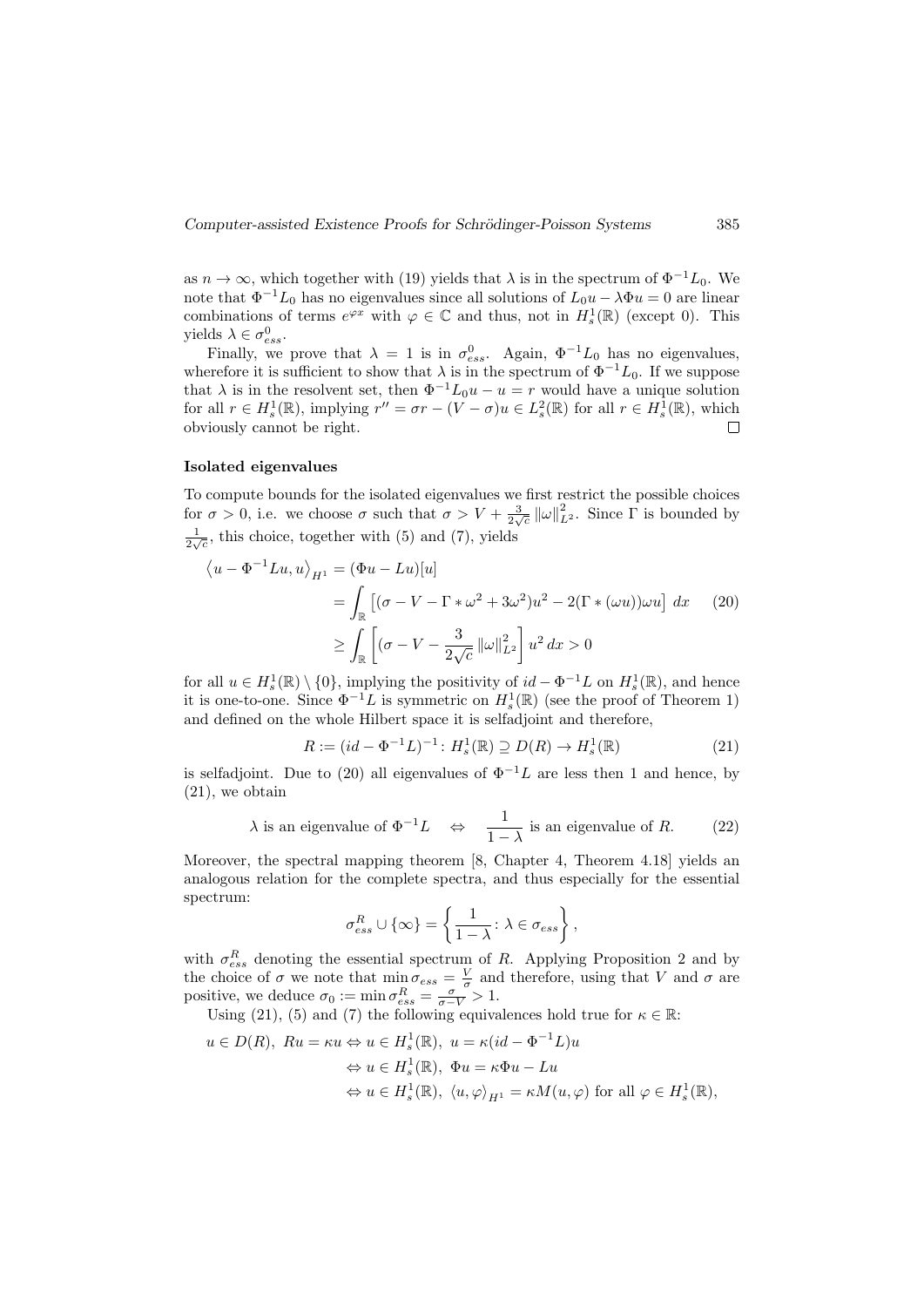with  $M: H_s^1(\mathbb{R}) \times H_s^1(\mathbb{R}) \to \mathbb{R}$  defined by

$$
M(u,\varphi) := \int_{\mathbb{R}} \left[ (\sigma - V - \Gamma * \omega^2 + 3\omega^2) u\varphi - 2(\Gamma * (\omega u)) \omega \varphi \right] dx.
$$

Thus, we consider the eigenvalue problem

$$
\langle u, \varphi \rangle_{H^1} = \kappa M(u, \varphi) \quad \text{for all } \varphi \in H^1_s(\mathbb{R}). \tag{23}
$$

Now, we need to compute bounds for the eigenvalues neighboring 1 instead of eigenvalues neighboring 0 in the case of the eigenvalue problem for  $\Phi^{-1}L$  (cf. (22)).

To calculate upper bounds the Rayleigh-Ritz method based on Poincaré's minmax principle is used (see [16, Chapter 2], [12, Theorem 40.1 and Remarks 40.1, 40.2, 39.10]):

**Theorem 2** (Rayleigh-Ritz). Let  $n \in \mathbb{N}$  and  $v_1, \ldots, v_n \in H_s^1(\mathbb{R})$  be linearly independent. Moreover, define the matrices

$$
A_0 := (\langle v_i, v_j \rangle_{H^1})_{i,j=1,...,n}, \quad A_1 := (M(v_i, v_j))_{i,j=1,...,n}
$$

and denote the eigenvalues of the matrix eigenvalue problem  $A_0x = \hat{\kappa}A_1x$  by  $\hat{\kappa}_1 \leq$  $\cdots \leq \hat{\kappa}_n$ . Then, if  $\hat{\kappa}_n < \sigma_0$ , there are at least n eigenvalues of (23) below  $\sigma_0$ , and the n smallest of these, ordered by magnitude and denoted by  $\kappa_1, \ldots, \kappa_n$ , satisfy

$$
\kappa_j \leq \hat{\kappa}_j \quad (j=1,\ldots,n).
$$

Lower eigenvalue bounds can be computed via the Lehmann-Goerisch Theorem (see e.g. [18, Theorem 2.4], [4, Theorem 3]), an extension of the Temple-Lehmann Theorem (see e.g. [3]), which requires as a priori information a rough lower bound for the  $(n+1)$ st eigenvalue if it exists below the essential spectrum. In the following we will explain how to compute such a rough bound for the  $(n + 1)$ st eigenvalue via a homotopy method (see [4, Subsection 4.2]).

As a first step, we consider the base problem

$$
\langle u, \varphi \rangle_{H^1} = \kappa^{(0)} M_0(u, \varphi) \quad \text{for all } \varphi \in H^1_s(\mathbb{R}), \tag{24}
$$

with  $M_0: H^1_s(\mathbb{R}) \times H^1_s(\mathbb{R}) \to \mathbb{R}, M_0(u,\varphi) := \int_{\mathbb{R}} [\sigma - V + 3\hat{u}^2] u \varphi \, dx$  and

$$
\hat{u} \colon \mathbb{R} \to \mathbb{R}, \ \hat{u}(x) := \begin{cases} ||u||_{\infty}, & |x| \leq R, \\ 0, & |x| > R. \end{cases}
$$

Then,  $M_0(u, u) \geq M(u, u)$  for all  $u \in H_s^1(\mathbb{R})$  and the minimum of the essential spectrum of the base problem is again  $\sigma_0$ . Let  $\rho_0 < \sigma_0$  be a lower bound for the essential spectrum. Since  $\hat{u}$  is piecewise constant, we can enclose all eigenvalues of (24) below  $\rho_0$  using fundamental solutions on  $(-\infty, -R]$ ,  $[-R, R]$  and  $[R, \infty)$ , respectively, and considering the corresponding matching conditions. This leads to the computation of zeros, which can be realized for example via a verified interval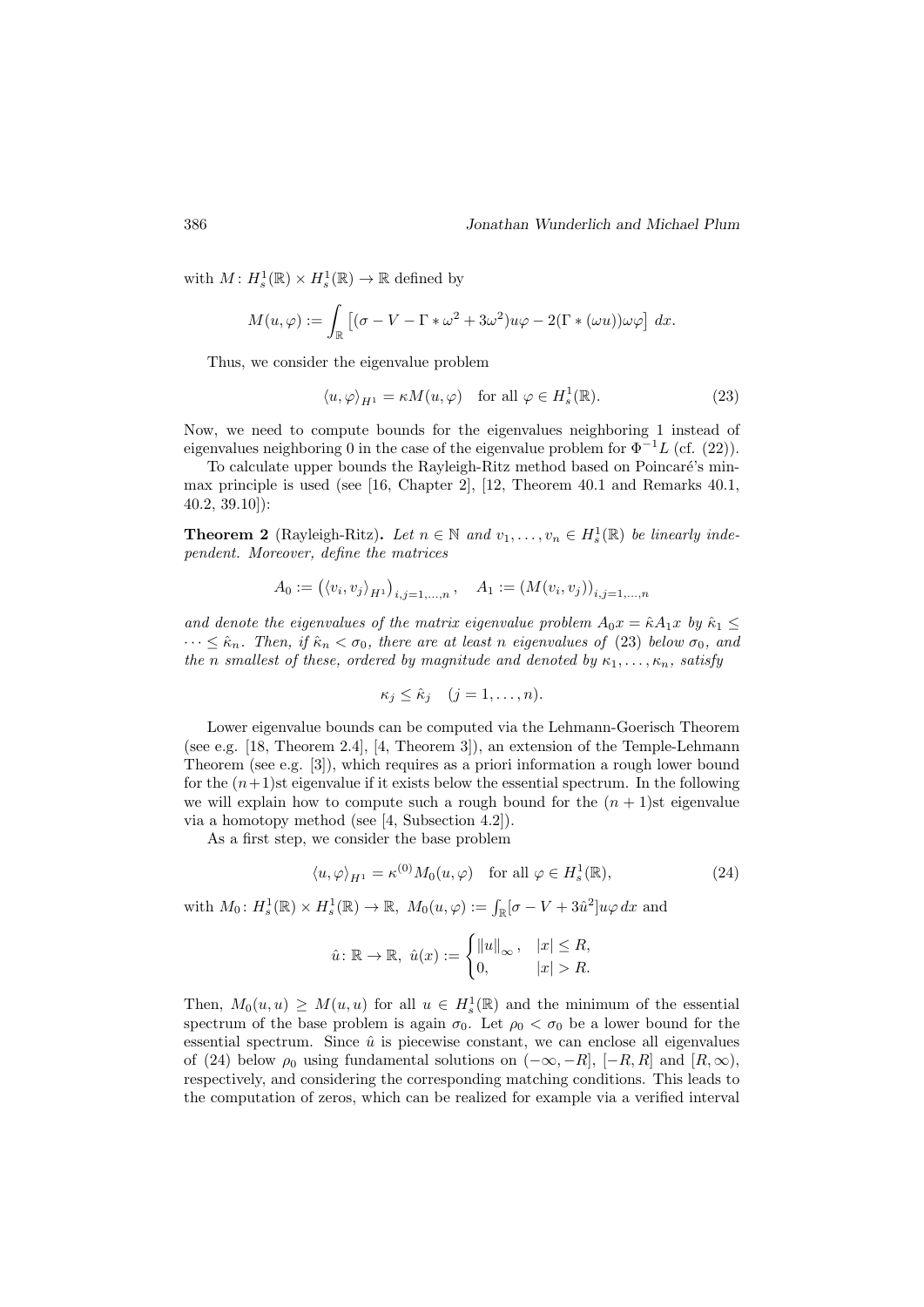Newton method or a verified bisection method (as in our case). Note that in this context it is also important to ensure that there are precisely  $N$  eigenvalues of  $(24)$ below  $\rho_0$ , i.e. we also need an index information for the N smallest eigenvalues. By the interval Newton/bisection method we indeed obtain these information.

To compare problems (23) and (24), we consider the family of bilinear forms  $M_t$ :  $H_s^1(\mathbb{R}) \times H_s^1(\mathbb{R}) \to \mathbb{R}$  for  $t \in [0,1]$  defined by

$$
M_t(u,\varphi) := (1-t)M_0(u,\varphi) + tM(u,\varphi) \quad \text{for all } u, \varphi \in H^1_s(\mathbb{R})
$$

and study the corresponding family of eigenvalue problems  $(t \in [0, 1])$ 

$$
\langle u, \varphi \rangle_{H^1} = \kappa^{(t)} M_t(u, \varphi) \text{ for all } \varphi \in H^1_s(\mathbb{R}).
$$
 (25)

Moreover, we note that  $M_t(u, u)$  is non-increasing in t for fixed  $u \in H_s^1(\mathbb{R})$ . Therefore, since the essential spectra of (25) coincide for  $t = 0$  and  $t = 1$ , Poincaré's min-max principle implies that the minima of the essential spectra of the eigenvalue problems (25) coincide, i.e.  $\min \sigma_0^{(t)} = \sigma_0$  for all  $t \in [0, 1]$ . Moreover, for  $0 \le s \le$  $t \leq 1$  we deduce:

$$
\kappa_j^{(s)} \le \kappa_j^{(t)}
$$
 for all j such that  $\kappa_j^{(t)}$  exists below  $\sigma_0$ ,

with  $\kappa_1^{(t)} \leq \kappa_2^{(t)} \leq \cdots$  denoting the eigenvalues of (25) for fixed  $t \in [0, 1]$ .

The following Corollary ([4, Corollary 1]) is a crucial part of the homotopy which allows us to transfer the index information from  $(24)$  to  $(23)$ :

**Corollary 1.** Let  $t \in [0,1]$  and  $X := L^2(\mathbb{R}) \times L^2(\mathbb{R})$ . Moreover, we define the bilinear form b on X by

$$
b\colon X\times X\to\mathbb{R},\ b\left(\begin{pmatrix}w_1\\w_2\end{pmatrix},\begin{pmatrix}v_1\\v_2\end{pmatrix}\right):=\langle w_1,v_1\rangle_{L^2}+\sigma\langle w_2,v_2\rangle_{L^2}.
$$

Furthermore,  $T: H_s^1(\mathbb{R}) \to X$ ,  $Tu := (u', u)^T$  satisfies  $b(Tu, Tv) = \langle u, v \rangle_{H^1}$  for all  $u, v \in H_s^1(\mathbb{R})$ , i.e. T is isometric. Additionally, suppose that for a given  $v \in$  $H_s^1(\mathbb{R}) \setminus \{0\}$  a  $w \in X$  is in hand such that  $b(w,T\varphi) = M_t(v,\varphi)$  for all  $\varphi \in H_s^1(\mathbb{R})$ . Finally, let  $\rho \in (0, \sigma_0]$  such that there are at most finitely many eigenvalues of (25) below  $\rho$ , and

$$
\frac{\langle v, v \rangle_{H^1}}{M_t(v, v)} < \rho.
$$

Then, there is an eigenvalue  $\kappa$  of (25) satisfying

$$
\frac{\rho M_t(v, v) - \langle v, v \rangle_{H^1}}{\rho b(w, w) - M_t(v, v)} \le \kappa < \rho. \tag{26}
$$

Now we will give a short outline of the homotopy method (for more details see [4, Subsection 4.2]. We start with computing approximate eigenpairs  $(\tilde{\kappa}_n^{(t_1)}, \tilde{u}_n^{(t_1)})$ for  $n = 1, ..., N$  of problem (25) for some  $t_1 > 0$ , with  $\kappa_1^{(t_1)}, \ldots, \kappa_N^{(t_1)}$  ordered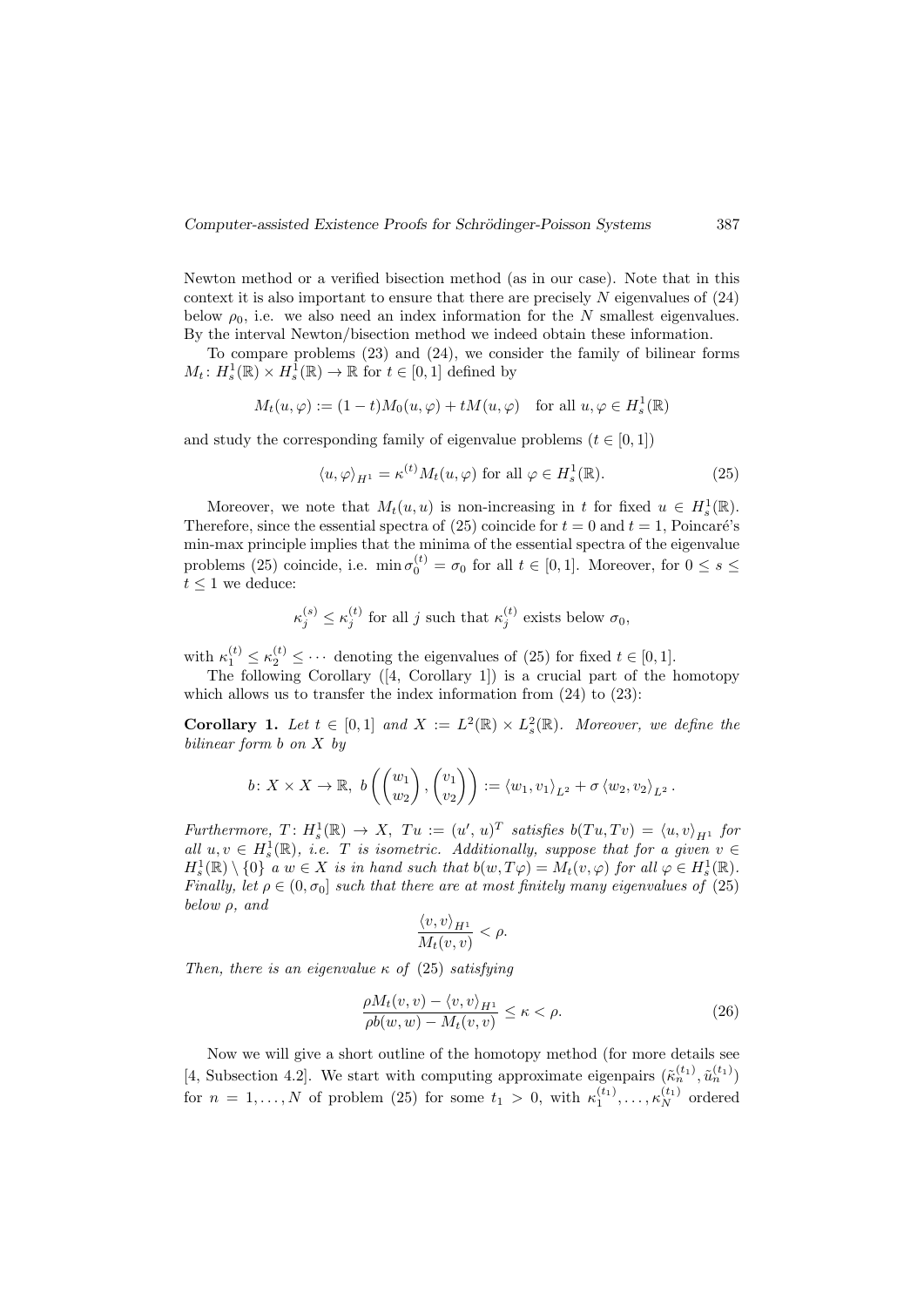by magnitude. If  $t_1$  is not too large, we may expect that the Rayleigh quotient, formed with  $u_N^{(t_1)}$ , satisfies  $\langle u_N^{(t_1)}, u_N^{(t_1)} \rangle_{H^1}/M_{t_1}(u_N^{(t_1)}, u_N^{(t_1)}) < \rho$ . Hence, Corollary 1, applied to  $v = u_N^{(t_1)}$ , implies the existence of an eigenvalue  $\kappa^{(t_1)}$  of problem (25) (with  $t = t_1$ ) and a lower bound  $\rho_1$  defined by the left-hand-side of (26) such that  $\rho_1 \leq \kappa^{(t_1)} < \rho.$ 

Successively, we can continue this procedure with  $t_2 > t_1$  etc. until either  $t_N < 1$ (i.e. the homotopy cannot be continued) or  $t_r = 1$  for some  $1 \leq r \leq N$  which is the case in all our examples. Thus, problem (25) with  $t = t_r = 1$  has at most  $N - r$ eigenvalues below  $\rho_r$ . Using a Rayleigh-Ritz computation, we can finally check that there are at least  $N - r$  eigenvalues below  $\rho_r$  and hence, there are precisely  $N - r$ eigenvalues in  $(0, \rho_r)$ . In all our examples only one eigenvalue remained after the homotopy (i.e.  $N - r = 1$ ), hence, there is no need for an additional Lehmann-Goerisch computation and we can compute the desired eigenvalue bound directly from the Rayleigh-Ritz computation and the homotopy bound  $\rho_r$  (see Figure 2).



Figure 2: Course of the homotopy for  $c = 50$ 

### 3 Numerical Results

In this section we will give a short overview about our numerical results with the specific potential  $V = 1.0$ . Using the Newton steps described in Subsection 2.1 we compute approximate solutions to the one-dimensional Schrödinger-Poisson system (2) for different values of c (see Figure 3). For the computation we set R to 10.0 and use between 40 and 50 ansatz functions varying with the value of c. In all cases the parameter  $p$ , used in the Newton methods introduced in Subsection 2.1, passes the values  $0, 0.5, 1$  and the defect bound  $\delta$  computed via the techniques decribed in Subsection 2.2 is of order  $10^{-4}$ .

Using the methods stated in Subsection 2.3 we are able to calculate upper bounds for the eigenvalues "nearby" 1 in all considered cases. However, the homotopy algorithm und thus the computation of lower bounds failed in cases where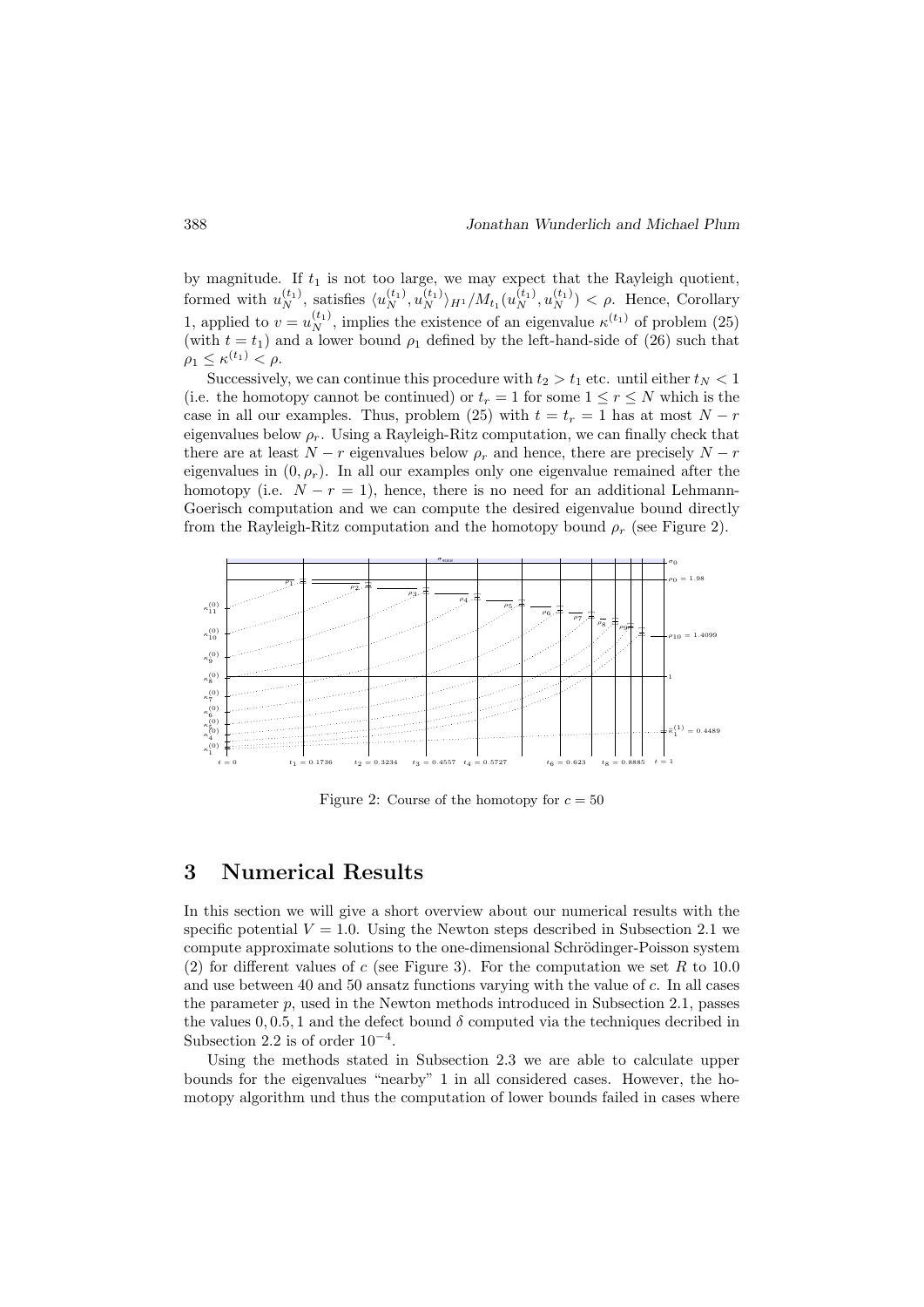

Figure 3: Approximate solutions for  $c = 1.0, 2.0, 30.0, 50.0$  (from left to right)

 $c$  is smaller than 30. In the remaining situations we can compute constants  $K$ satisfying (10). Applying Theorem 1 to these approximate solutions we are able to prove existence of a non-trivial solution (see Table 1).

| TOOTO I, ITUHIOITOOI IODUIDD III DHO DUOOODIUI OODOD |         |                       |              |                  |          |                |           |
|------------------------------------------------------|---------|-----------------------|--------------|------------------|----------|----------------|-----------|
|                                                      |         |                       |              | $\sigma_0$       | $\rho_0$ |                |           |
| 30.0                                                 |         | $1.0 \parallel 2.133$ | $ 3.085e-4 $ | $\approx 1.8826$ |          | $1.88$   3.753 | $1.17e-3$ |
| 40.0                                                 | $1.0\,$ | 1.973                 | $3.154e-4$   | $\approx 2.0277$ | 2.02     | 3.543          | $1.12e-3$ |
| 50.0                                                 |         | $1.866\,$             | $3.174e-4$   | $\approx 2.1547$ | 1.98     | 3.498          | $1.12e-3$ |

Table 1: Numerical results in the successful cases

## 4 Concluding Remarks and Outlook

Concerning the potential, Theorem 1 can easily be generalized, i.e. we can replace the constant potential V by a symmetric positive potential in  $L^{\infty}(\mathbb{R})$  satisfying  $\lim_{x\to\infty} V(x) = \lim_{x\to-\infty} V(x) > 0$ . Additionally, the non-linearity can be replaced by a more general function  $f \in C^1(\mathbb{R})$ . In this generalized setting Theorem 1 remains valid, however, the proof has to be adapted at some stages. Although, the computation of approximate solutions is a more difficult task since it is a priori unknown how to start the Newton iteration (cf. Subsection 2.1).

As written in the beginning, the considered one-dimensional system only provides as a basis for the three-dimensional stationary version (1). The applicability of computer-assisted methods in three-dimensional case still remains an open question. Furthermore, the time-dependent Schrödinger-Poisson system remains a task for future research.

### Acknowledgments

The authors are grateful to the anonymous referees for very useful suggestions. Moreover, Jonathan Wunderlich is grateful to Kaori Nagato for her support in numerical issues.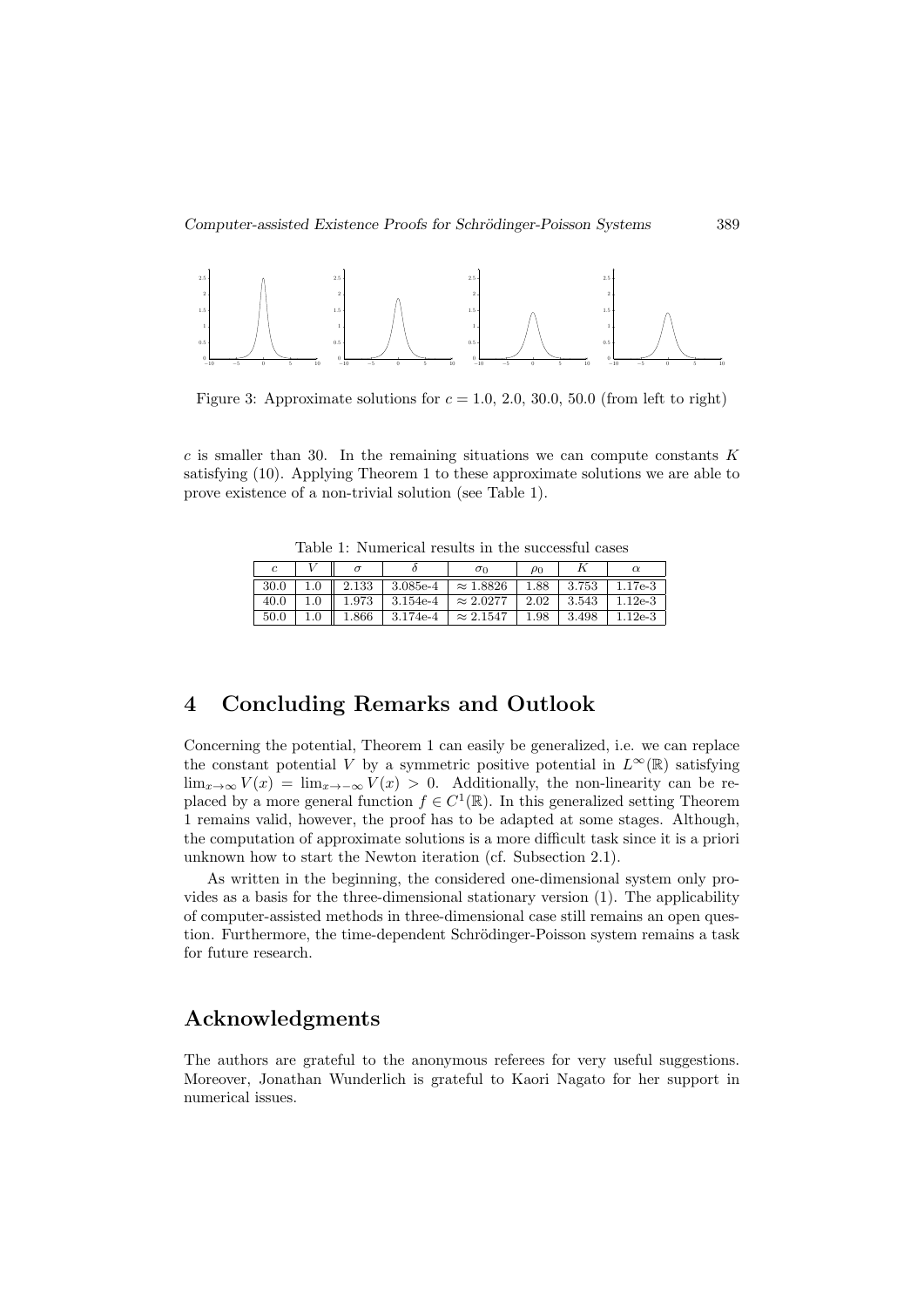### References

- [1] Ambrosetti, A. and Ruiz, D. Multiple bound states for the Schrödinger-Poisson problem. In Commun. Contemp. Math, volume 10(3), pages 391–404. 2008. DOI: 10.1142/S021919970800282X.
- [2] Azzollini, A. and Pomponio, A. Ground state solutions for the nonlinear Schrödinger-Maxwell equations. In Zeitschrift für Analysis und ihre Anwendungen, volume 345, pages 90–108. 2008. DOI: 10.1016/j.jmaa.2008.03.057.
- [3] Behnke, H. and Goerisch, F. Inclusions for eigenvalues of selfadjoint problems. In J. Herzberger (Ed.), Topics in Validated Computations, pages 277–322. Elsevier, North Holland, Amsterdam, 1994.
- [4] Breuer, B., Horák, J., McKenna, P.J., and Plum, M. A computer-assisted existence and multiplicity proof for travelling waves in a nonlinear supported beam. In Journal of Differential Equations, volume 224, pages 60–97. Elsevier, 2006. DOI: 10.1063/1.3241617.
- [5] D'Aprile, T. and Mugnai, D. Non-Existence Results for the Coupled Klein-Gordon-Maxwell Equations. In Advanced Nonlinear Studies, volume 4, pages 307–322. 2004. DOI: 10.1515/ans-2004-0305.
- [6] D'Aprile, T. and Mugnai, D. Solitary waves for nonlinear Klein-Gordon-Maxwell and Schrödinger-Maxwell equations. In Proc. Roy. Soc. Edinburgh A, volume 134, pages 893–906. 2004. DOI: 10.1017/s030821050000353x.
- [7] Kato, T. Perturbation Theory for Linear Operators. Springer, Berlin, reprint of the 1980 edition, 1995. DOI: 10.1007/978-3-642-66282-9.
- [8] Kubrusly, C. Spectral Theory of Oparators on Hilbert Spaces. Springer, New York, 2012. DOI: 10.1007/978-0-8176-8328-3.
- [9] Markowich, P.Q., Ringhofer, C.A., and Schmeiser, C. Semiconductor equations. Springer, Wien, New York, 1990. DOI: 10.1007/978-3-7091-6961-2.
- [10] Pacella, F., Plum, M., and Rütters, D. A computer-assisted existence proof for Emden's equation on an unbounded L-shaped domain. In Communications in Contemporary Mathematics, volume 19. World Scientific, 2017. DOI: 10.1142/s0219199717500055.
- [11] Plum, M. Existence and Multiplicity Proofs for Semilinear Elliptic Boundary Value Problems by Computer Assistance. In Jahresbericht der DMV, volume 110, pages 19–54. Teubner, 2008.
- [12] Rektorys, K. Variational Methods in Mathematics, Science and Engineering. Reidel, Dordrecht, second edition, 1980. DOI: 10.1007/978-94-011-6450-4.